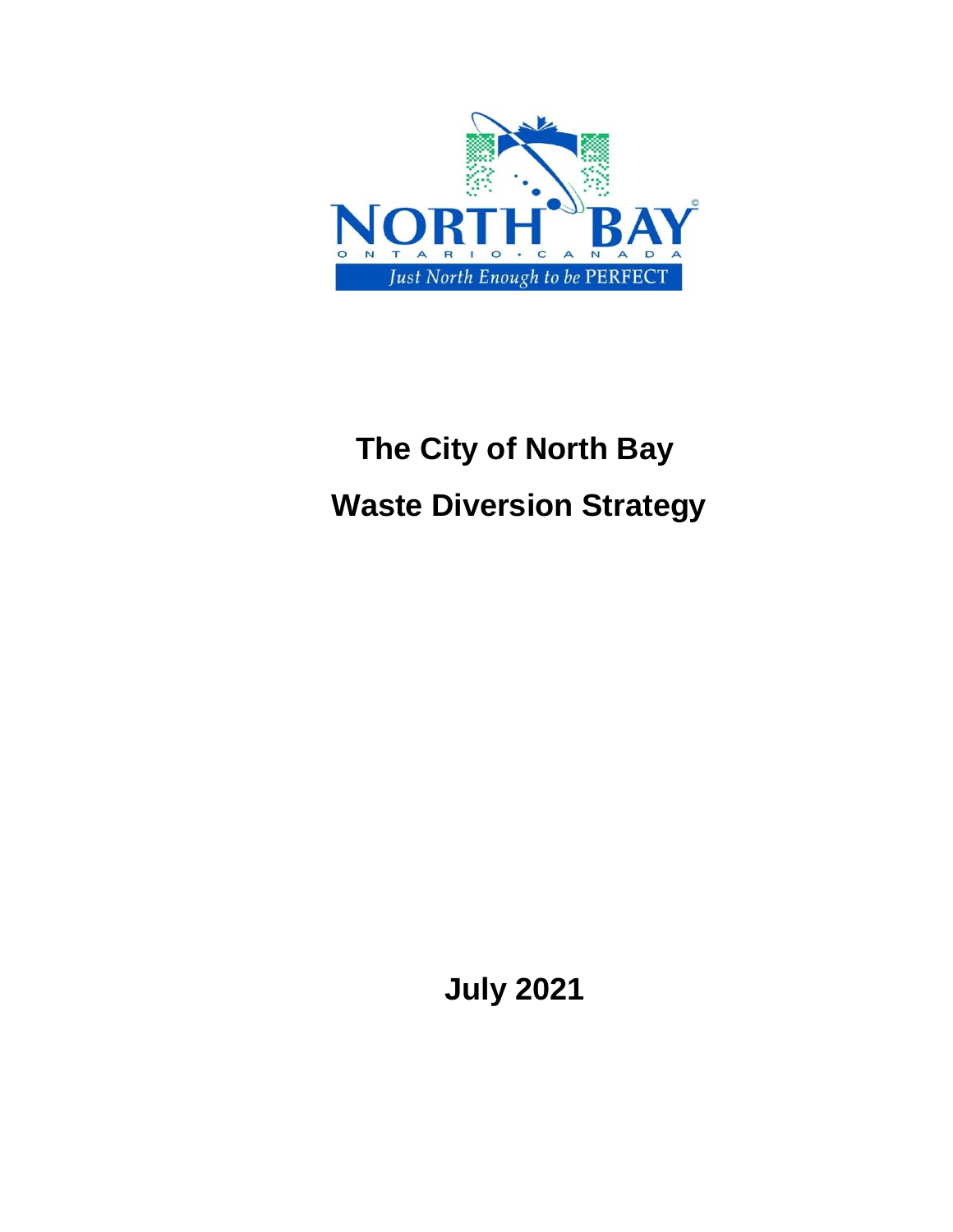## **Table of Contents**

| APPENDIX A - Goals and Strategies for the Enhancement of Waste Diversion Programs  14 |  |
|---------------------------------------------------------------------------------------|--|
| APPENDIX B - Implementation Timeline for "NEW" Items Identified in Appendix A22       |  |
| APPENDIX C - Diversion Best Practices - Monitoring and Reporting Program 24           |  |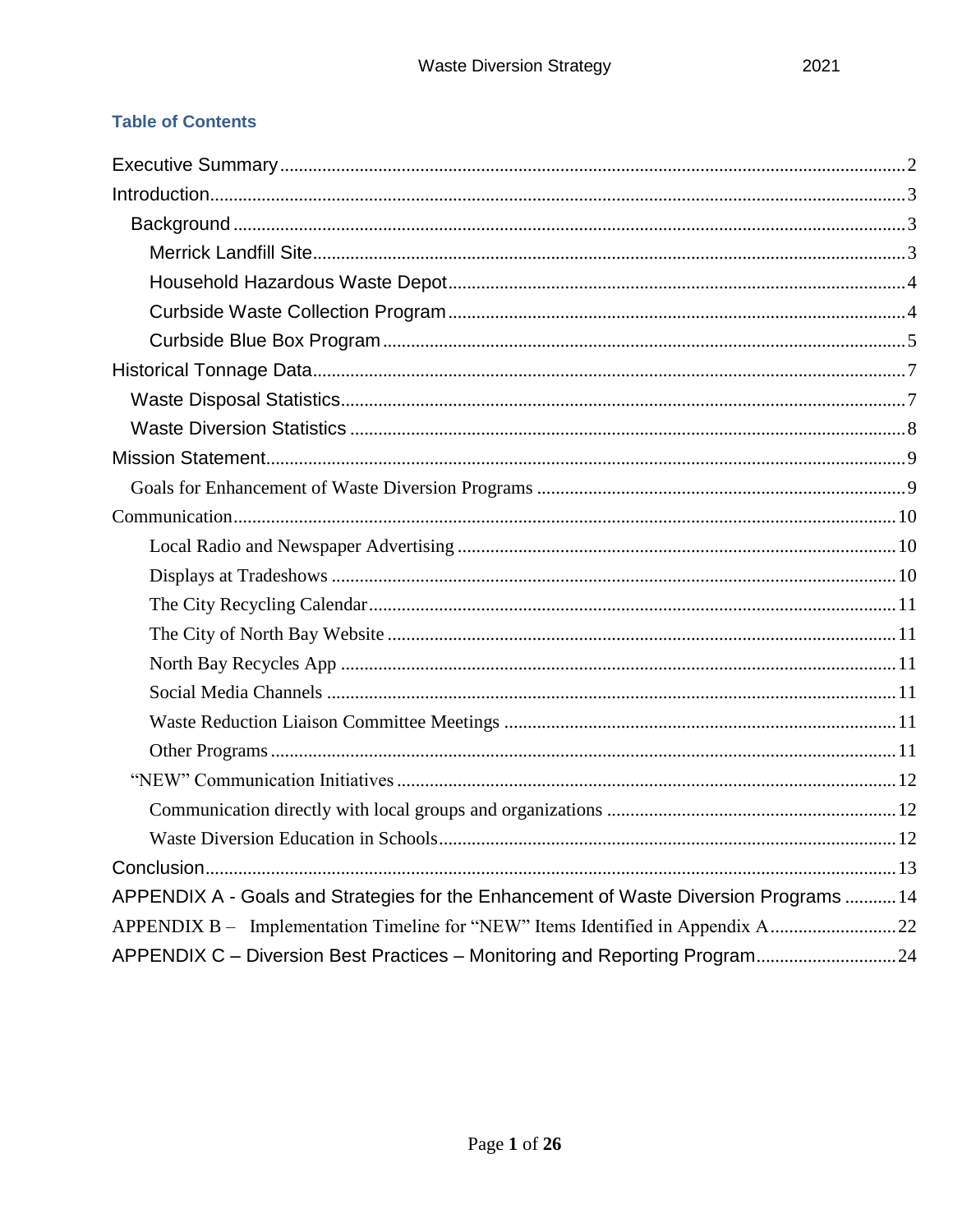## <span id="page-2-0"></span>**Executive Summary**

The Waste Diversion Strategy aims to map the strategies used to expand and enhance participation in local recycling and waste reduction initiatives and ultimately to divert more waste from the City of North Bay landfill.

The City has implemented bans on the collection and landfill disposal of corrugated cardboard, electronics, appliances, tires, grass clippings, household hazardous waste, textiles and mattresses in an attempt to divert as much waste as possible from the Landfill.

Over the coming years, the vision for waste diversion in the City of North Bay involves the implementation of a robust and conscientious system that encourages the participation of environmental interest partners, private industry, government, and local residents.

Staff will communicate the effectiveness of the Waste Diversion Strategy to Council annually through a Waste Diversion Report which will focus on summarized annual waste data with comparisons to goals set out in this strategy.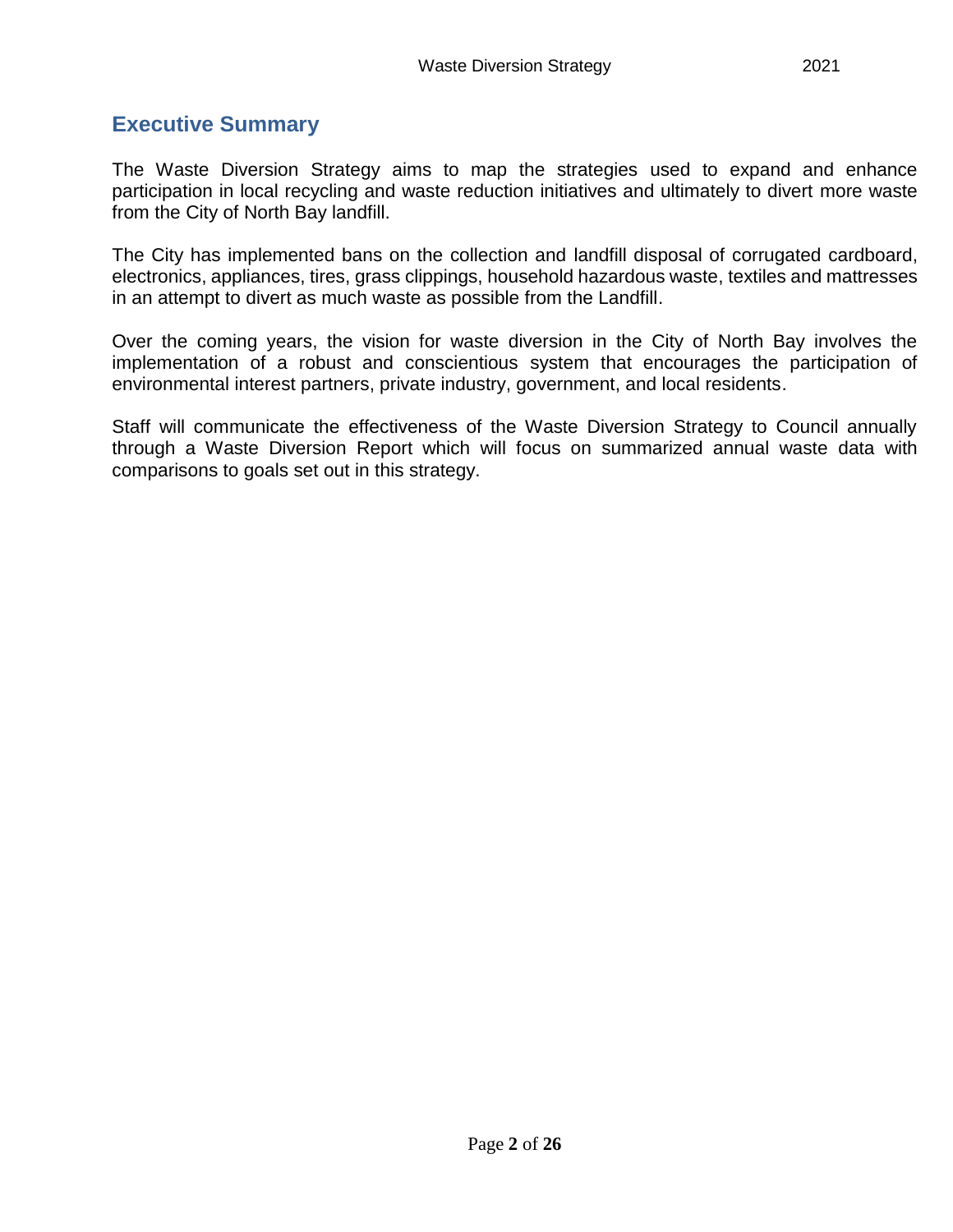# <span id="page-3-0"></span>**Introduction**

#### <span id="page-3-1"></span>**Background**

The City of North Bay releases a Waste Diversion Report annually for review by City Council as a requirement of the Merrick Landfill Environmental Compliance Approval. In previous years this plan has included annual data from the Blue Box Program, the Household Hazardous Waste Depot and the Merrick Landfill in addition to information regarding the various programs currently in place to facilitate waste diversion.

This Waste Diversion Strategy is a deviation from the typical report and will offer information on the existing programs and will provide details on future waste diversion projects and programs that are being considered by staff in an ongoing effort to work toward a more sustainable waste management platform for the City of North Bay.

#### <span id="page-3-2"></span>**Merrick Landfill Site**

The Merrick Landfill Site operates under the MECP Provisional Certificate of Approval number A530116 which provides for the disposal of domestic, commercial and non-hazardous solid industrial wastes within a 16.4-hectare area of a 360-hectare site. The Site is approved to accept wastes from the residents and businesses within the City of North Bay, the Municipality of Callendar and the unorganized Townships of Blythe, Merrick, Stewart, Lyman, Notman, Gladman, and Hammell.

From July 1994, (when the landfill site opened) to the end of 2020, approximately 1,220,960 tonnes of waste material has been received at the Site. This corresponds to an average of approximately 46,054 tonnes per year over the last 26.5 years. The latest site life calculations based on current waste volumes indicate that there is enough space remaining in the landfill for approximately 16.9 years. While this may appear to be a long period of time, approvals for the construction of new landfill sites typically take between 10 to 15 years, and potentially tens of millions of dollars when you include closure costs of the current landfill site.



The Merrick landfill does offer diversion programs for waste on site. Currently mattresses, Freon containing appliance, tires, leaf and yard waste, wood, concrete and scrap metal are all directly diverted from landfilling and are either processed on site for reuse (leaf and yard waste) or are transported to independent facilities for processing (mattresses). While leaf and yard waste, tires and scrap metal are free of charge at the landfill site, there is a processing fee associated with the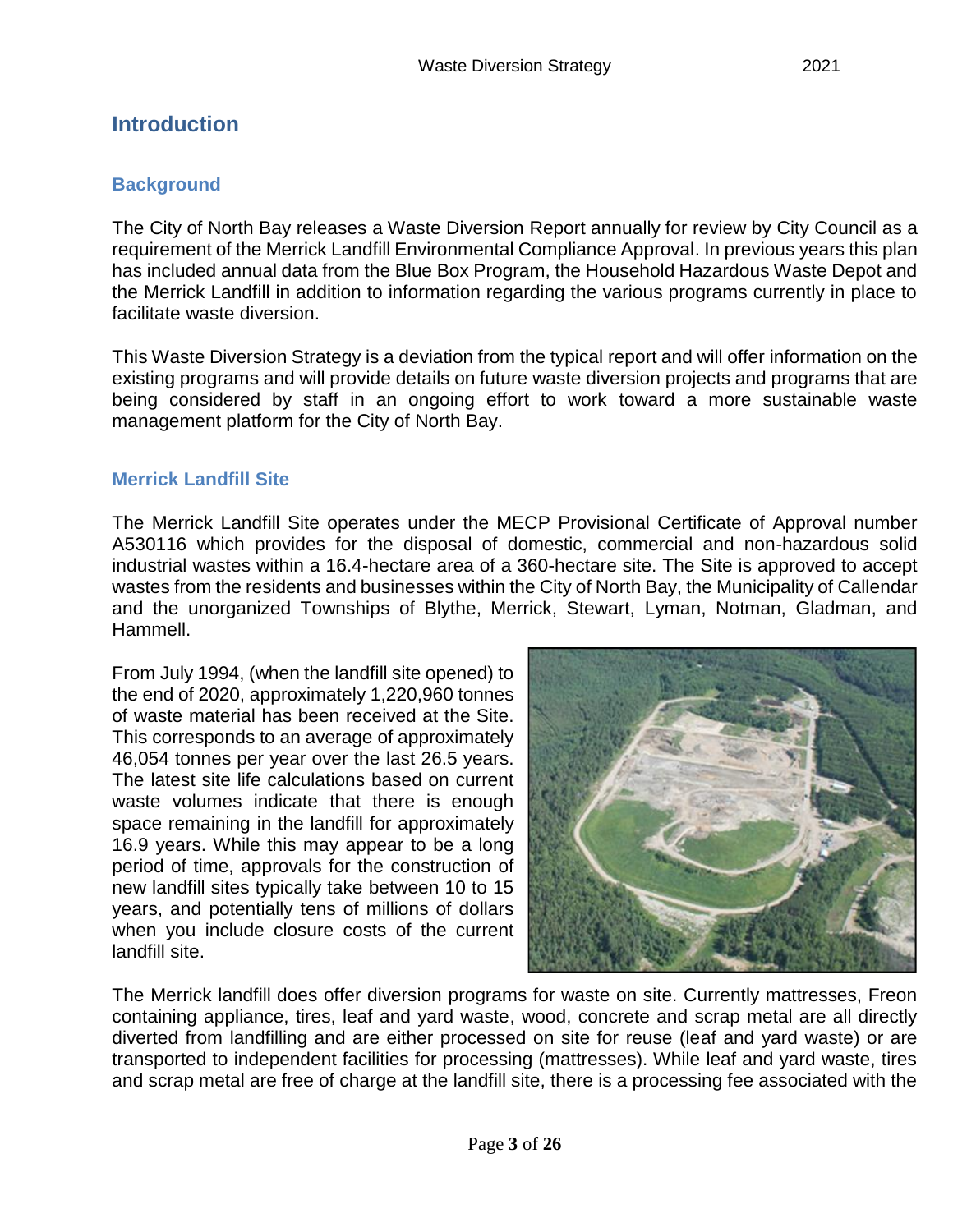acceptance of appliances and mattress at the Merrick landfill. These user pay fees have been designed to offset the cost of the mattress and appliance recycling programs.

The City has also implemented diversion programs focused on reuse of materials including goods exchange day and ban on collection and disposal of textiles. Re-use of items helps protect the environment in two ways: it cuts down on garbage that would otherwise end up in the City's landfill, and re-using items saves energy and the environmental impact of producing new items.

In order to extend the life of the Merrick Landfill site, waste diversion strategies are critical and with the introduction of each new program, we can be assured that valuable landfill space is being used only for materials that have no other option.

## <span id="page-4-0"></span>**Household Hazardous Waste Depot**

The City of North Bay provides a Household Hazardous Waste Depot ("HHWD") to residents of the City of North Bay and surrounding participating municipalities since it opened its doors in 1998. Residents can take hazardous products that they accumulate in their home to the depot free of charge all year long.

The HHWD is also the site of the free leaf and yard waste drop off, where residents and businesses can drop off leaf and yard waste (there is a fee for businesses), the free electronics drop off area as well as a scrap metal drop off.

The HHWD has collected and shipped out thousands of tonnes of hazardous waste over its 22 years in operation and with every shipment of hazardous waste that leaves the facility and is responsibly disposed of; we can be assured that these chemicals are being kept out of our landfill and subsequently out of our local ecosystem.

A new producer responsibility regulation for hazardous and special products will be implemented as part of the Resource Recovery and Circular Economy Act. This regulation will make producers of hazardous and special products responsible for collecting, managing and/or promoting the recycling or proper disposal of these products. This includes paints, pesticides, solvents, oil filters, oil containers, antifreeze, pressurized containers, mercury containing devices and fertilizers. Producers will have time to enter into agreements with service providers prior to most obligations under the regulation taking effect October 1, 2021. The new regulation will have little impact on the operation of the depot other than the City will be required to sign new agreements for disposal of some hazardous and special products received at the depot.

#### <span id="page-4-1"></span>**Curbside Waste Collection Program**

Within the City of North Bay, curbside waste collection occurs on a weekly basis. Waste collection services are contracted through Miller Waste Systems at a cost of approximately \$1,160,000 per year.

All waste collected through curbside pick-up is transported directly to the Merrick Landfill for disposal. All residential and multi-residential homes, business and institutions have access to the waste collection program. Residents are permitted to place up to three 35lb waste containers at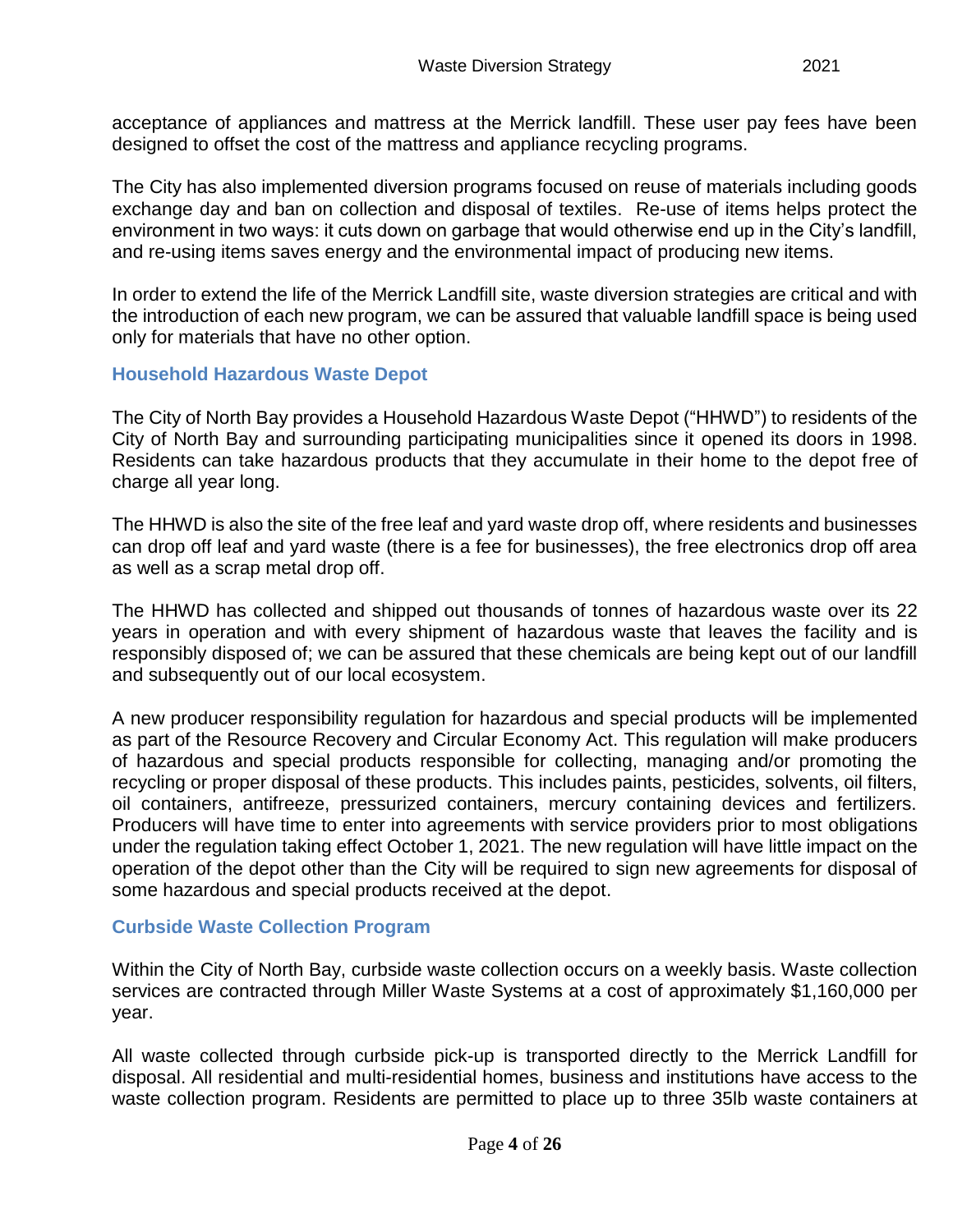#### <span id="page-5-0"></span>**Curbside Blue Box Program**

North Bay's curbside Blue Box program complies with Ontario Regulation 101/04, which mandates the type of Blue Box collection system implemented as well as the types of materials required to be collected. Recyclables are collected on a bi-weekly basis from 17,161 single residential property households and 5,456 multi-residential properties and in addition, all elementary and secondary schools are permitted to place up to 15 blue boxes at the curbside on a bi-weekly basis.

At present, commercial businesses are responsible for arranging their own recycling collection and are not included in the curbside collection program with the exception of corrugated cardboard, which is collected from all businesses in the Downtown Improvement Area once a week.

The City currently offers the ICI sector a 6 day per week drop-off depot for recyclables at its Recycling Centre. This service is heavily used by the ICI sector to divert corrugated cardboard, which has been banned from the landfill for a number of years.

The City of North Bay currently collects a broad range of materials, exceeding current provincial regulations and including:

- Aluminum cans
- All plastic food and beverage containers (1-7)
- Aluminum foil, pie plates, and trays
- Aseptic containers (Tetra Pak)
- Aerosol cans (empty)
- Boxboard (cereal boxes)
- Clear and coloured glass
- Corrugated cardboard
- Empty paint and stain cans
- High density polyethylene small mouth containers (HDPE #2)
- Magazines, catalogues, and telephone books
- Mixed household paper
- Newsprint, including coloured flyers and inserts
- Polycoat containers
- Polyethylene terephthalate small mouth containers (PETE #1)
- Plastic tubs and lids
- Steel beverage and food cans

PETE **HDPE** 



The current curbside recycling program diverts substantial amounts of recyclable from the Merrick Landfill site each year. Each of these waste types is a marketable commodity and is reused in some fashion, reducing the need for raw inputs to make future consumer products.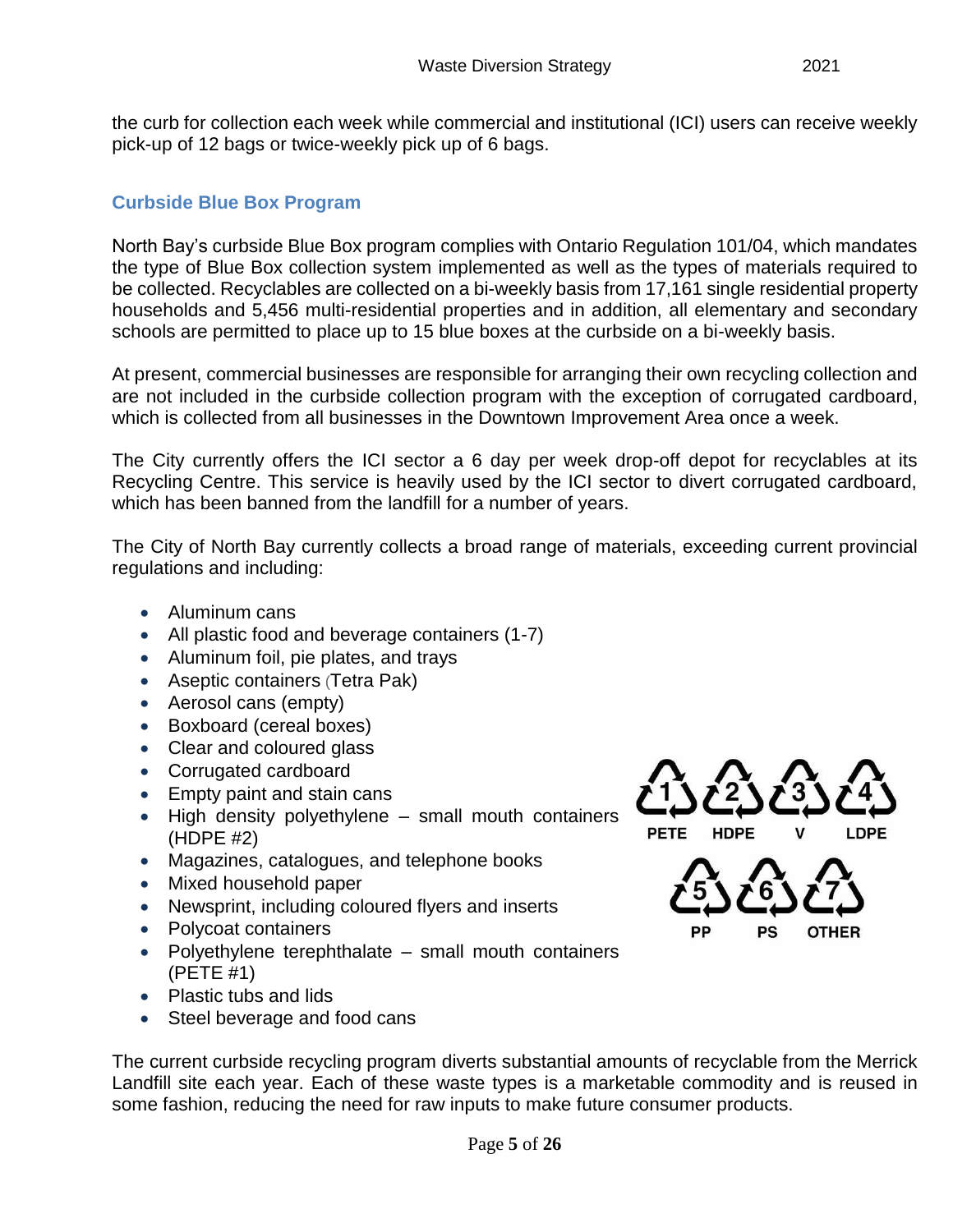From 2023 to 2026 the Province of Ontario will roll out its new producer pay program for blue box recycling. This system will involve a transition away from the current system in which producers of recyclable materials share recycling costs with municipalities. The new system will see the province take complete control of blue box recycling with producers being responsible for the entirety of the cost of the program. The new provincial program will standardize what materials residents can put into their blue bins with similar materials collected through the new program to what is currently collected through the City's current Blue Box. The City of North Bay has been notified by the Province that we will be transitioning to the producer responsibility program in 2025.

This program shift will make producers fully responsible for costs associated with blue box collection and marketing which will reduce the financial burden of recycling on Municipalities

The blue box regulations require that producers of paper, packaging, packaging-like products and single-use items to:

- Maintain or improve existing blue box services, including participating in a common curbside blue box collection system across Ontario
- Expand blue box services to additional sources, such as multi-unit residential buildings, schools, some public spaces, and specified retirement and long-term care homes
- Collect a consistent set of materials in blue boxes across the province
- Meet management requirements for blue box materials, such as diversion targets
- Implement a promotion and education program to increase awareness about collection, reuse, recycling and recovery of materials

The blue box regulation will not:

- Require producers to provide blue box services in industrial, commercial, and institutional (ICI) sectors
- All blue box material must be collected in multi-unit residential dwellings, schools, specified long-term care and retirement homes, and some public spaces as specified in the regulation

The regulation details the required minimum service level for blue box services provided by producers in Ontario. The minimum service level included in the regulation is very similar to the City of North Bay's current service level and includes bi-weekly curbside blue box pick up for all residential users. There are, however, aspects of the current North Bay blue box program which will not be covered under the new regulation, for example cardboard pickup in the DIA. It's important to note that if the City would like a service level that exceeds the minimum requirements in the regulation it will not be funded by the producers but rather funded through municipal tax dollars.

There are several unknowns in regards to how extended producer responsibility will affect the City of North Bay however staff will continue working with the province and the current service provider over the next 3.5 years to develop a framework for the transition.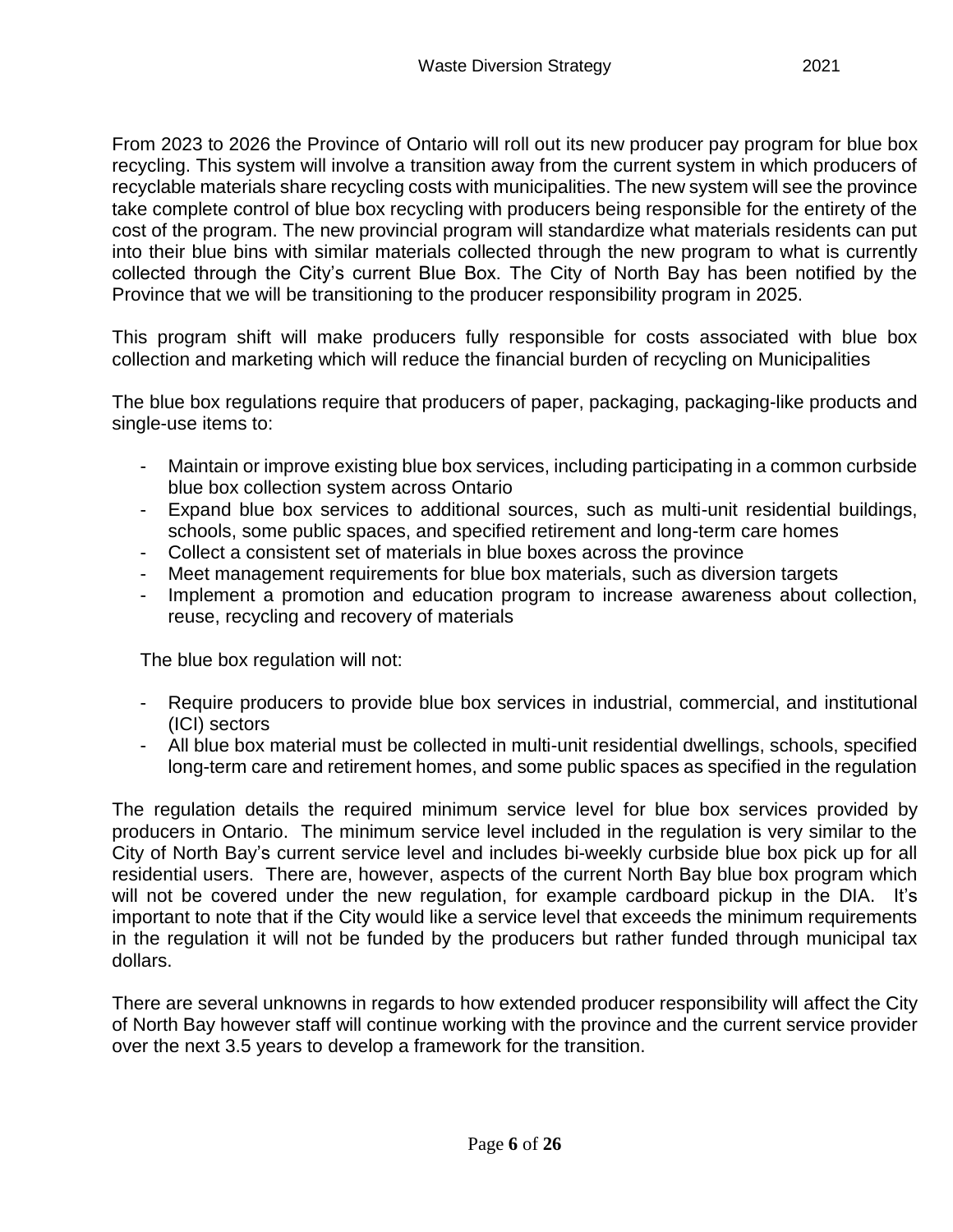<span id="page-7-0"></span>The following section features the data from the current waste disposal and diversion systems in place within the City of North Bay.

## <span id="page-7-1"></span>**Waste Disposal Statistics**

Curbside waste collection is separated by residential garbage truck tonnage and by multiresidential/commercial garbage truck tonnage. Residential street packers (garbage trucks) are estimated to contribute approximately 12,791 tonnes of waste per year. Multiresidential/commercial garbage trucks are estimated to contribute approximately 3,192 tonnes of waste per year.



While curbside waste collection tonnages have been at a record low since 2009, weights in 2020 increased by approximately 700 tonnes. This represents an increase of approximately 5% and the largest year over year increase in curbside residential waste ever recorded at the Merrick Landfill Site and is likely attributed to the Covid-19 pandemic and residents spending more time at home.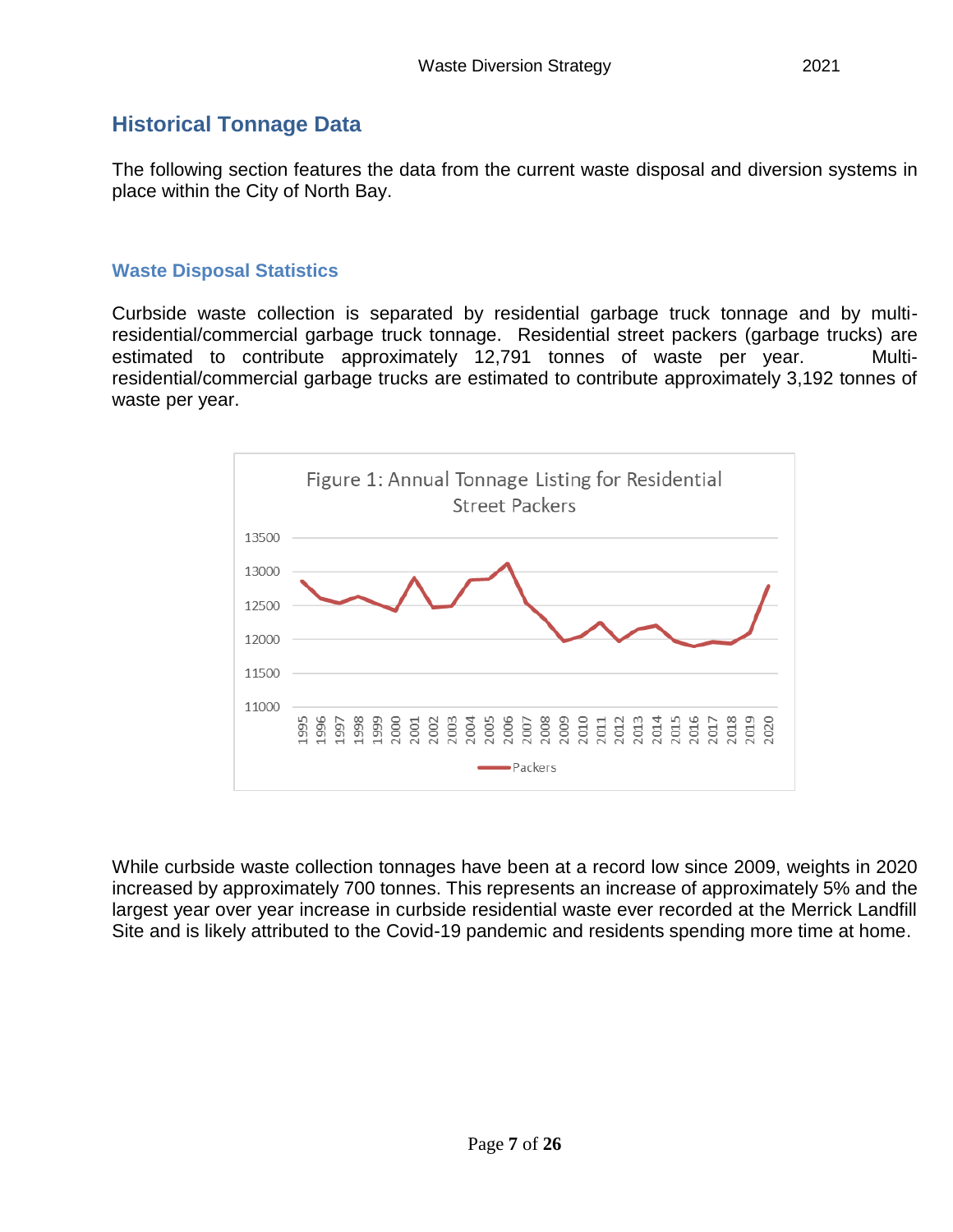#### <span id="page-8-0"></span>**Waste Diversion Statistics**

Current annual waste diversion tonnages are seen in Table 1.

**Table 1.** 2019 & 2020 Municipal Waste Diversion by Program

| <b>Municipal Waste Diversion</b> | <b>Tonnes</b><br>2019 | <b>Tonnes</b><br>2020 |
|----------------------------------|-----------------------|-----------------------|
| <b>Blue Box Recycling</b>        | 3311                  | 3223.3                |
| <b>Tire Recycling</b>            | 366                   | 366.03                |
| <b>Wood Waste Chipping</b>       | 1336                  | 3597.67               |
| <b>Organic Drop-Off</b>          | 1685                  | 2414.6                |
| <b>White Goods and Steel</b>     | 396                   | 385.65                |
| <b>Clean Fill</b>                | 8881.66               | 9362.87               |
| <b>Household Hazardous Waste</b> | 218                   | 351.054               |
| <b>Electronic Equipment</b>      | 162                   | 146.86                |
| <b>Mattress Recycling</b>        | 106                   | 269                   |
| <b>Other</b>                     | 2545                  | 1247.9                |
| Total:                           | 17,914.66             | 21,364.93             |

There were 3,450 additional tonnes of materials diverted in 2020 compared to 2019 which represents a 20% increase. This could be attributed partially to COVID which saw additional use of city waste and waste diversion facilities due to people spending more time at home; however, there are noticeable increases in areas where new waste diversion programs have been implemented. For example mattress recycling is a relatively new program which more than doubled year over year. Also, the mixed load tipping fees were implemented in 2020 which placed an additional charge on un-sorted waste loads and likely contributed to additional wood and clean fill diversion.

It is important to remember when examining diverted products by weight that some materials may weigh less (mattresses/box springs) but take up a large amount of space in the Landfill site. Similarly, household hazardous waste makes up a small piece of the overall tonnage but contributes critically to the toxicity of the waste in the Landfill making it so important that it continue to be diverted.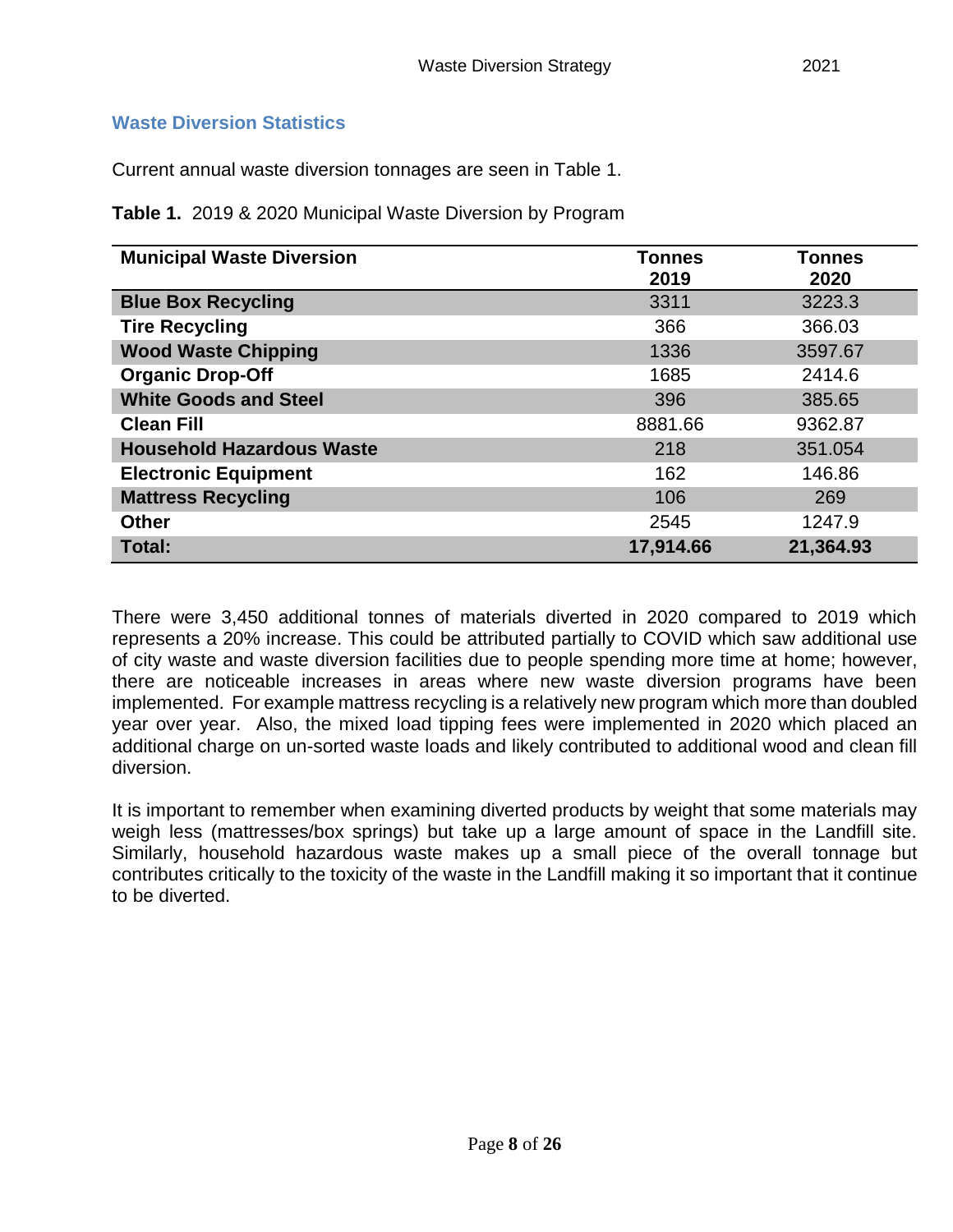## <span id="page-9-0"></span>**Mission Statement**

The Waste Diversion Strategy seeks to identify and implement strategies to expand participation in recycling/waste reduction initiatives and increase waste diversion from the City of North Bay Merrick Landfill site.

#### <span id="page-9-1"></span>**Goals for Enhancement of Waste Diversion Programs**

The current waste diversion programs offered by the City of North Bay have five central and constant goals:

- 1. Increase program participation by those eligible to receive the service.
- 2. Expand the scope of eligibility to more users.
- 3. Decrease contaminants (non-recyclables) in the recycling stream.
- 4. Provide diversion solutions for more types of waste products; and
- 5. Reduce the amount of material entering the local waste stream

While maintaining the current waste diversion programs, the City is seeking to expand and add new diversion programs which will benefit the residents and business of North Bay through environmental stewardship. Appendix A provides an outline of the goals themselves, the objectives for each goal currently in place, strategies to achieve the objectives and a general description of the intended implementation of each strategy with a timeline.

The City will be using 2019 as a baseline year to gauge the progress being made towards the goals. The City has in place a monitoring strategy identified in Appendix C. Appendix B provides a visual timeline for implementation of the strategies identified as "NEW" in Appendix A

In order to achieve these goals communication is critical. The City of North Bay must clearly and effectively communicate the programs available to the residents of North Bay and explain why it is so important for them to participate. As communication is central to the success of all five goals a communication plan was developed that will be implemented for all initiatives listed in Appendix B.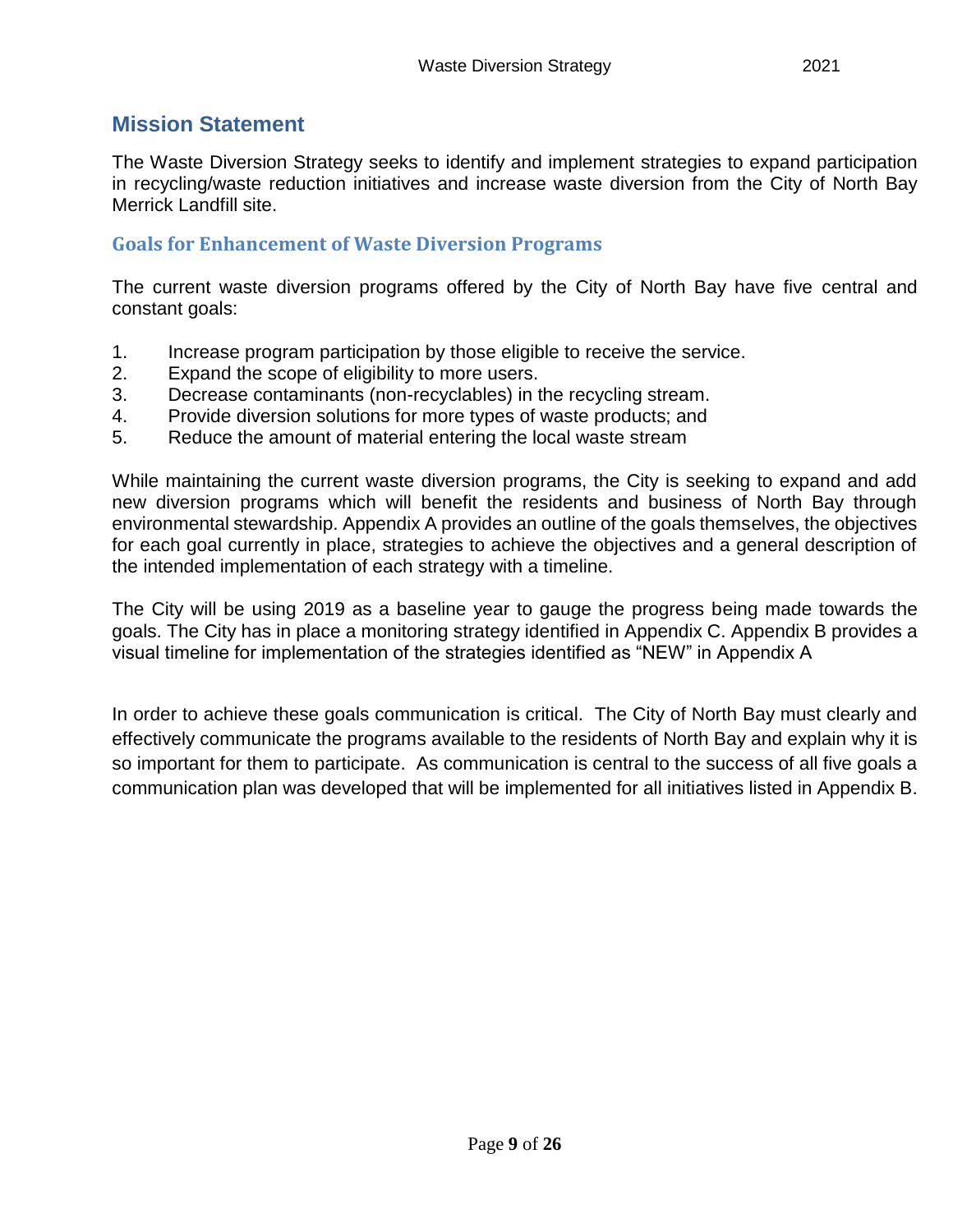## <span id="page-10-0"></span>**Communication**

Communication is instrumental in implementing and maintaining waste diversion and waste reduction strategies. Currently, the City of North Bay's waste diversion educational and promotional initiatives have been in place for several years and have included the following:

- Local radio advertising
- Local newspaper advertising
- Displays at Tradeshows
- The City's website
- North Bay Recycles App
- North Bay recycling calendar
- Social Media
- By phone via the Waste Line at (705) 474-0400 ex. 2333
- Waste Reduction Liaison Committee meetings
- Outdoor Signage
- Tours of the Hazardous Waste Depot and Merrick Landfill Site
- Public meetings/open houses for new programs
- Educational programs at schools

The initiatives are intended to provide residents with the necessary information, in an easily accessible manner, to divert waste while minimizing the contamination in recycling. The information provided to the public must be simple and repeated on a regular basis. Ultimately, an effective program should not only explain what can be diverted/recycled, but also explain how and why.

A detailed list of current communication methods are listed below:

#### <span id="page-10-1"></span>**Local Radio and Newspaper Advertising**

- Radio campaigns are an ongoing part of the communication strategy for waste diversion. Radio ads are run seasonally to promote the use of the programs and answer commonly asked questions.
- Ads will continue to be placed in the local newspaper and local radio stations.
- In 2020, a total of 40 radio ads were placed and 24 print ads were run in the local newspaper.

#### <span id="page-10-2"></span>**Displays at Tradeshows**

The City runs a booth at tradeshows to promote the programs we offer.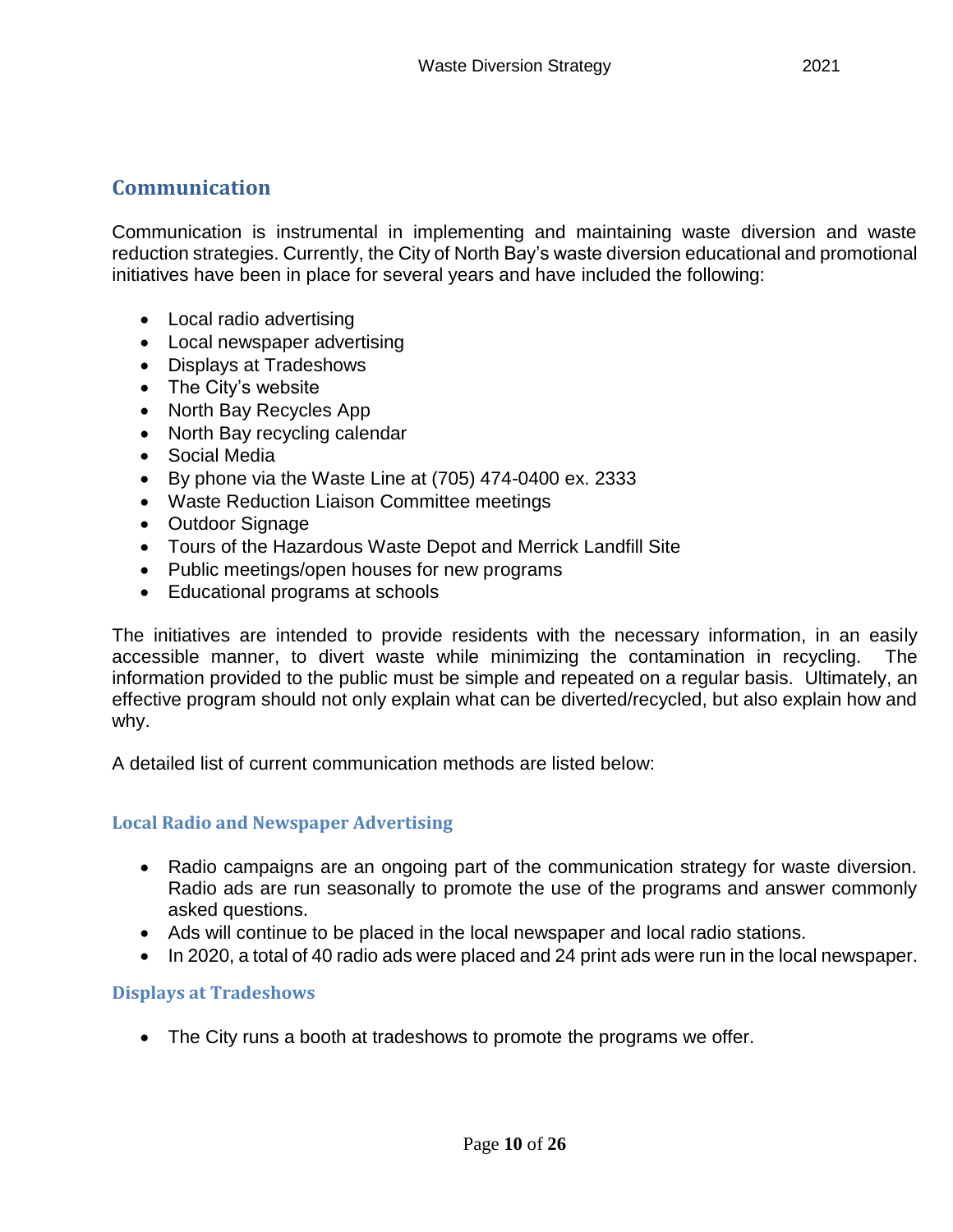## <span id="page-11-0"></span>**The City Recycling Calendar**

The "recycling calendar" is made available to all households and residents annually. It is distributed door to door and copies are also available at the Merrick Landfill site, HHWD, North Bay City Hall and North Bay Public Works. The calendar provides information regarding pick up dates, acceptable materials, environmental best practices, and contact information.

## <span id="page-11-1"></span>**The City of North Bay Website**

- The Garbage & Recycling section of the City's website is continually updated in order to provide residents with the most up to date information.
- The website is a popular tool for residents to research topics, to download information or to determine how to contact us for further details.
- The website's garbage and recycling section averages 6500 views per month.

## <span id="page-11-2"></span>**North Bay Recycles App**

- In 2018, the City of North Bay released the North Bay Recycles App, which was developed in house, to provide citizens with their personalized waste reminders, information regarding hours of operation at the landfill and Household Hazardous Waste Depot, how to contact the City for questions or concerns, and the popular "what goes where" tab which provides a list of materials and states what sites accept it.
- Since its inception, the app has been installed 2800 times which is approximately 12% of the households participating in the curbside collection program.
- The City will continue to promote user-ship of the app as a way to inform the public on our waste diversion programs and reduce contaminants in recycling.

#### <span id="page-11-3"></span>**Social Media Channels**

- The City's Facebook and Twitter pages are used to promote recycling initiatives and waste diversion programs/events.
- The City's Facebook account has 7,981 followers and its Twitter account has 7,063 followers both accounting for approximately 1/5 of the total population.

#### <span id="page-11-4"></span>**Waste Reduction Liaison Committee Meetings**

 WRLC meetings are held monthly and information regarding upcoming diversion projects is presented for discussion and all meetings are open to the public.

#### <span id="page-11-5"></span>**Other Programs**

• Inquiries and concerns are fielded by email at customerservice  $@$  cityofnorthbay.ca and by phone via the Waste Line at (705) 474-0400 ex. 2333.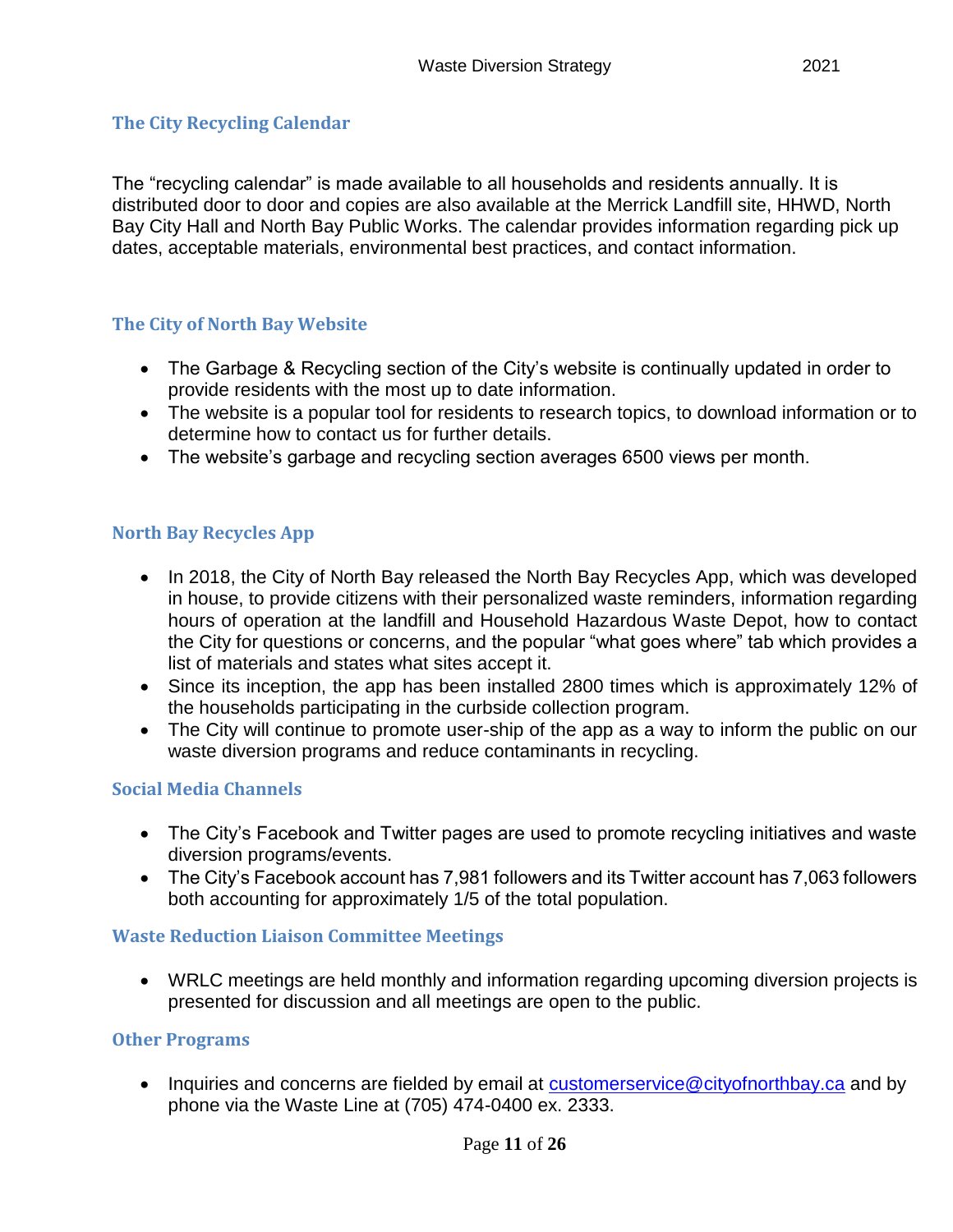Tours of both the Merrick Landfill site and the Household Hazardous Waste Depot are available upon request. Tours are done annually for the Canadore College environmental engineering technician and technology department as well as the Canadian ecology center summer school program.

#### <span id="page-12-0"></span>**"NEW" Communication Initiatives**

Building upon current promotion and education successes, all methods of communication will be coordinated into a more unified and sustained public education campaign aimed at increasing awareness and understanding of the five central goals of the waste diversion strategy.

Shared branding and calls to action assist in delivering a unified message. Communication tools will vary and may include handouts/flyers, social media posts and ads, webpage updates, engagement with business and community groups, media releases/PSAs and videos highlighting programs and services. Shared branding and calls to action will be used to help deliver a unified message.

Additionally, the waste diversion strategy the following new communication initiatives are being proposed:

#### <span id="page-12-1"></span>**Communication directly with local groups and organizations**

- Environmental Services staff will develop a short presentation that focuses on local waste diversion/recycling programs and provides details on how and why to participate. This presentation will be shared with local groups and organizations. Some proposed local groups and organizations include:
	- $\checkmark$  Nipissing University and Canadore College and their students unions
	- $\checkmark$  The North Bay and District Chamber of Commerce
	- $\checkmark$  Downtown North Bay
	- $\checkmark$  Nipissing District Housing Corporation
	- $\checkmark$  Near North Landlords Association
	- $\checkmark$  Greening Nipissing
	- $\checkmark$  Clean Green and Beautiful

Environmental services staff will develop the presentation materials in 2021 and begin to reach out to organizations early 2022.

#### <span id="page-12-2"></span>**Waste Diversion Education in Schools**

 Environmental services staff will refresh an existing program of providing direct public education. Staff will work with local schools and provide them an option to participate in the recycling center, landfill and hazardous waste depot tours either virtually or in person. Staff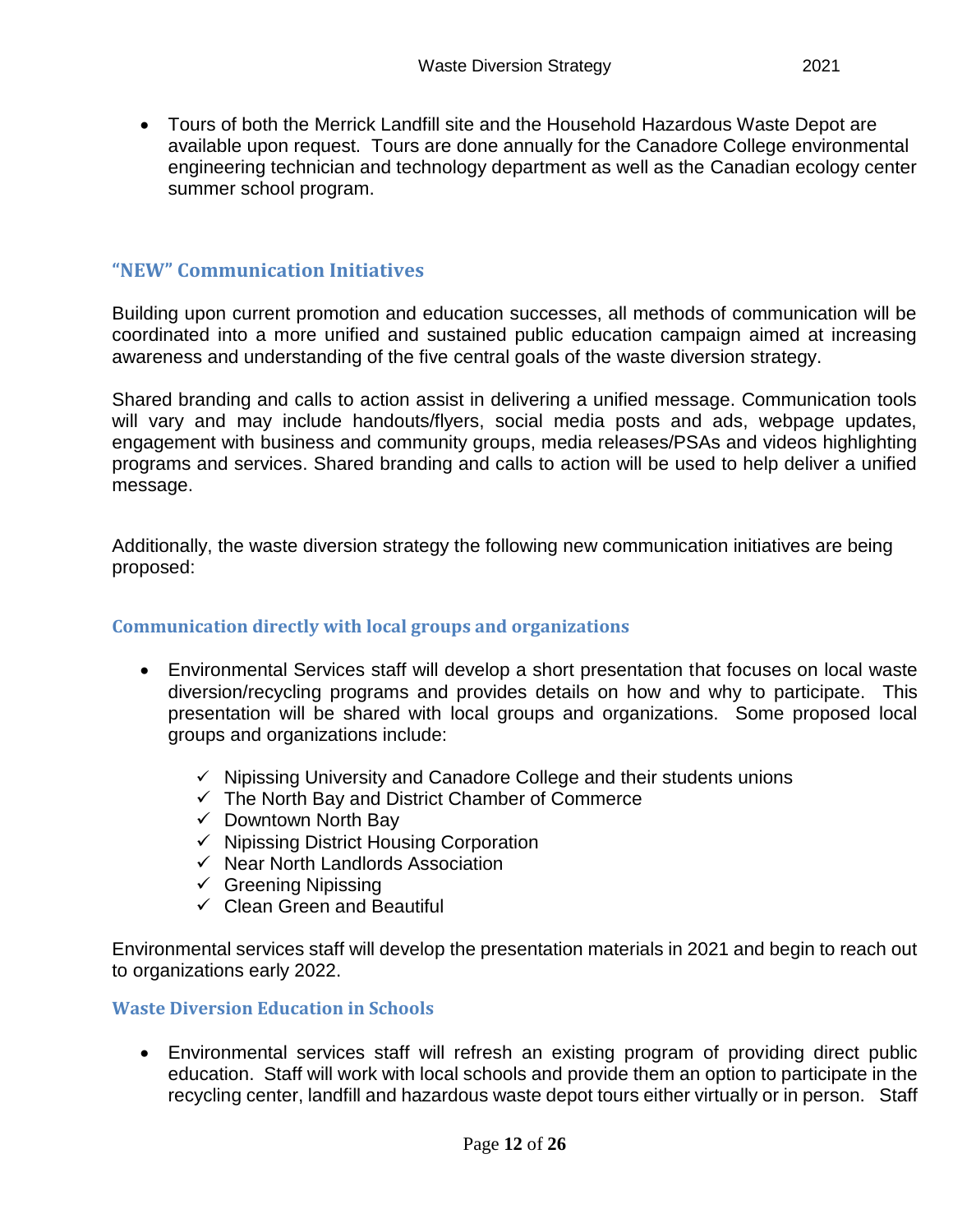will also provide the option of in-class virtual or in-person learning opportunities focused on waste diversion and environmentally friendly best practices in waste management. The education session will focus on ways that students can make an impact, for example: "no waste lunches"

Environmental Services staff will develop the program in 2021-2022 and begin to reach out to schools fall 2022.

# <span id="page-13-0"></span>**Conclusion**

As strategies for the diversion of solid waste become more accessible to small and medium sized municipalities, the City will continue to investigate, propose, and plan for the implementation of new programs. The waste management industry continues to evolve at a rapid rate compared to most other municipal public works services and therefore a 5-year review cycle for this Strategy is considered appropriate.

This Strategy is a living document, which provides a wide-range of programs identified by staff and residents to date which warrant further examination. The programs identified will be fully investigated on the timelines noted and presented to Council in the form of Service Level Changes or Reports to Council for consideration. When the new programs are presented to Council for consideration they will include a full communication plan made up of the communication methods identified in this Strategy.

On an annual basis, the City will continue to submit a Waste Diversion Report to Council, detailing the status of the municipal diversion programs offered, as well as an update regarding any new programs having been approved and implemented during that calendar year with reference to this Waste Diversion Strategy.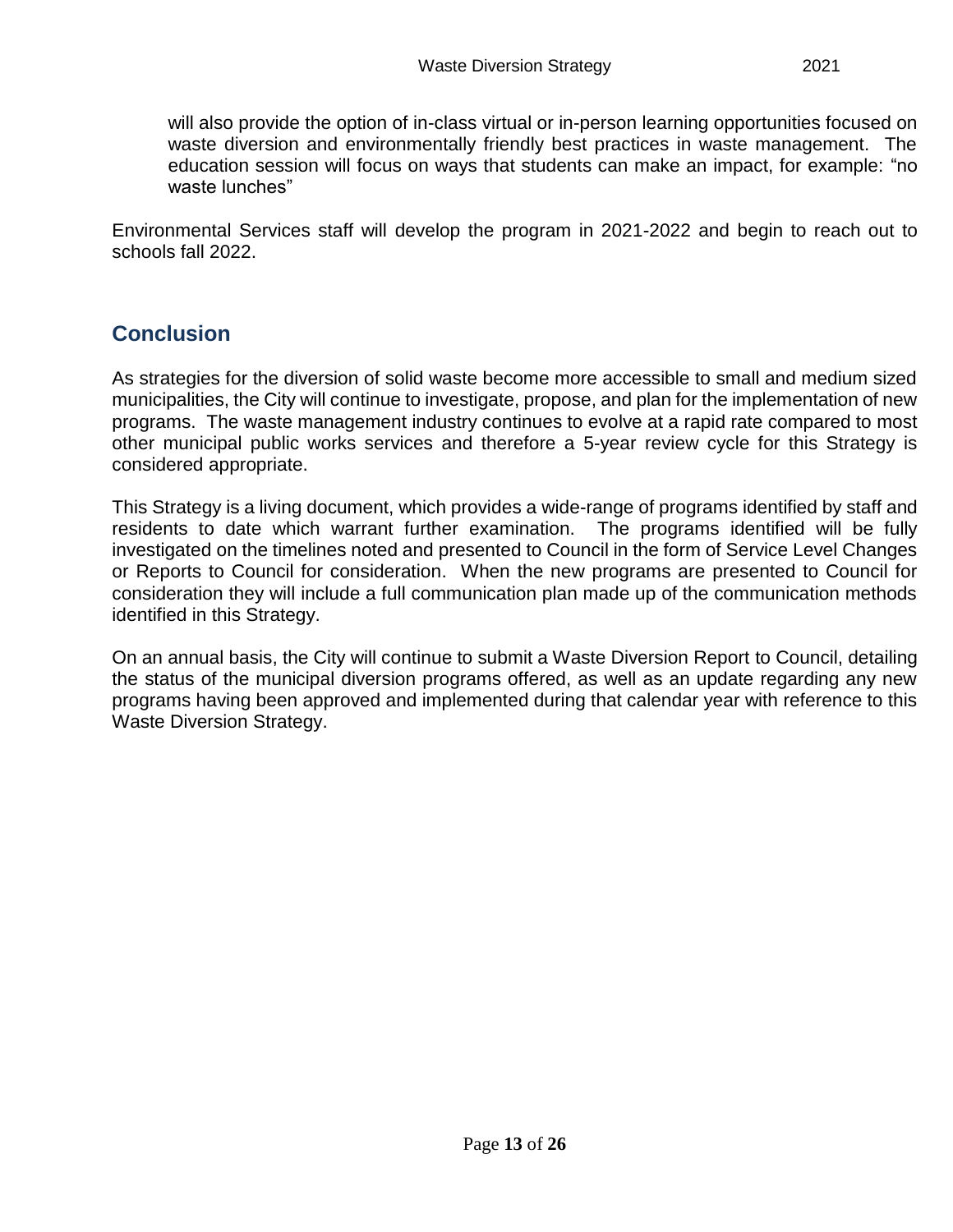<span id="page-14-0"></span>**APPENDIX A - Goals and Strategies for the Enhancement of Waste Diversion Programs**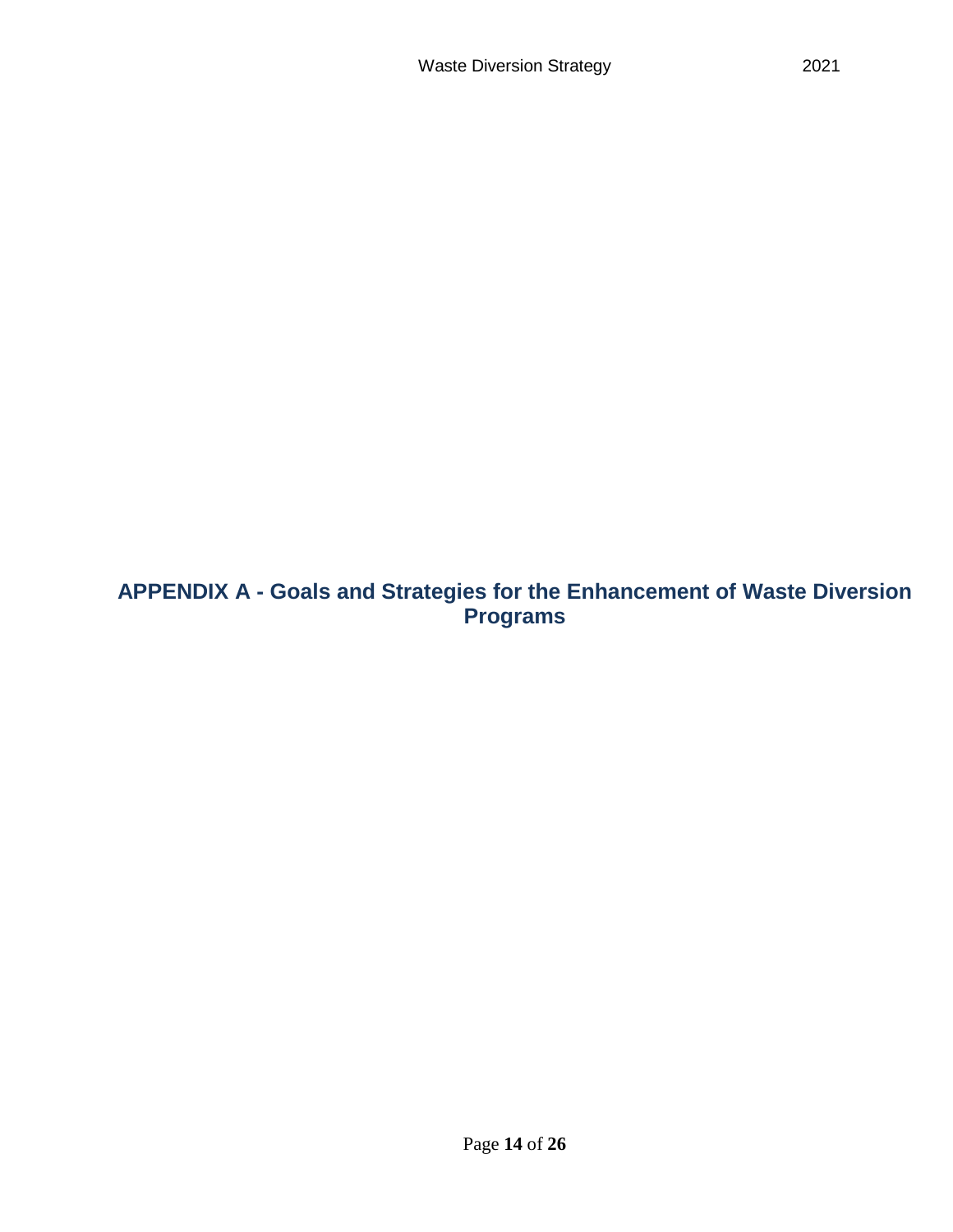| <b>Goals</b><br>/Objective                                                                                                             | Program                                                                 | <b>Strategy</b>                                                                                                                                                                                                                                                                                                                                                               |  |  |
|----------------------------------------------------------------------------------------------------------------------------------------|-------------------------------------------------------------------------|-------------------------------------------------------------------------------------------------------------------------------------------------------------------------------------------------------------------------------------------------------------------------------------------------------------------------------------------------------------------------------|--|--|
|                                                                                                                                        |                                                                         | No collection or disposal of electronic waste.                                                                                                                                                                                                                                                                                                                                |  |  |
|                                                                                                                                        | <b>Electronics Drop</b><br>off Depot and<br>Electronic<br>Equipment Ban | The City and Miller Waste will continue to enforce this<br>ban by not picking up electronic waste placed at the<br>curb as garbage and by not accepting it for landfilling at<br>the Merrick Landfill. Due to the ban, all electronic waste<br>must be recycled either at the Electronics drop off<br>through the City or at a private business offering the<br>same service. |  |  |
|                                                                                                                                        | <b>Grass Collection</b>                                                 | No collection of grass clippings for curbside<br>collection.                                                                                                                                                                                                                                                                                                                  |  |  |
|                                                                                                                                        | Ban                                                                     | The City and Miller Waste will continue to enforce this<br>ban by not picking up grass clippings placed at the curb<br>as garbage                                                                                                                                                                                                                                             |  |  |
|                                                                                                                                        |                                                                         | <b>Paint Exchange Maintained</b>                                                                                                                                                                                                                                                                                                                                              |  |  |
| Increase program<br>participation by<br>those eligible to<br>receive the service<br>- reduce<br>recyclable items in<br>waste stream by | Paint Exchange<br>Program                                               | City staff place reusable paints with cans in good<br>condition into a building accessible to the public. The<br>public can take paint and stains that they need free of<br>charge. This program is already popular with residents<br>and quantities are limited therefore no additional<br>outside promotion is deemed warranted.                                            |  |  |
| 5% per year                                                                                                                            | <b>Scrap Metal Drop</b><br>Off                                          | <b>Scrap Metal Drop off Maintained</b>                                                                                                                                                                                                                                                                                                                                        |  |  |
| (Currently at 40%,<br>of waste stream in<br>recyclables; goal                                                                          |                                                                         | Scrap metal, fridges/dishwashers can be dropped off at<br>the Merrick Landfill.                                                                                                                                                                                                                                                                                               |  |  |
| for 2025 of 20%)                                                                                                                       | Corrugated<br><b>Cardboard Ban</b>                                      | No collection or disposal of corrugated cardboard                                                                                                                                                                                                                                                                                                                             |  |  |
|                                                                                                                                        |                                                                         | The City and Miller Waste will continue to enforce this<br>ban by not picking up corrugated cardboard placed at<br>the curb as garbage and by not accepting it for<br>landfilling at the Merrick Landfill. Due to the ban, all<br>corrugated cardboard must be recycled.                                                                                                      |  |  |
|                                                                                                                                        | Ban on Blue-box<br>Recyclables                                          | NEW - Ban on Blue Box recyclables in curbside<br>garbage and at the Merrick Landfill                                                                                                                                                                                                                                                                                          |  |  |
|                                                                                                                                        |                                                                         | This program would start with a "soft launch" for a one<br>year period. If blue box recyclables were visible in the<br>waste placed at the curb, the bags/garbage cans<br>containing the recyclables would not be picked up. An<br>educational notice would be left at the residence<br>detailing why the waste was not acceptable for pick-up.                               |  |  |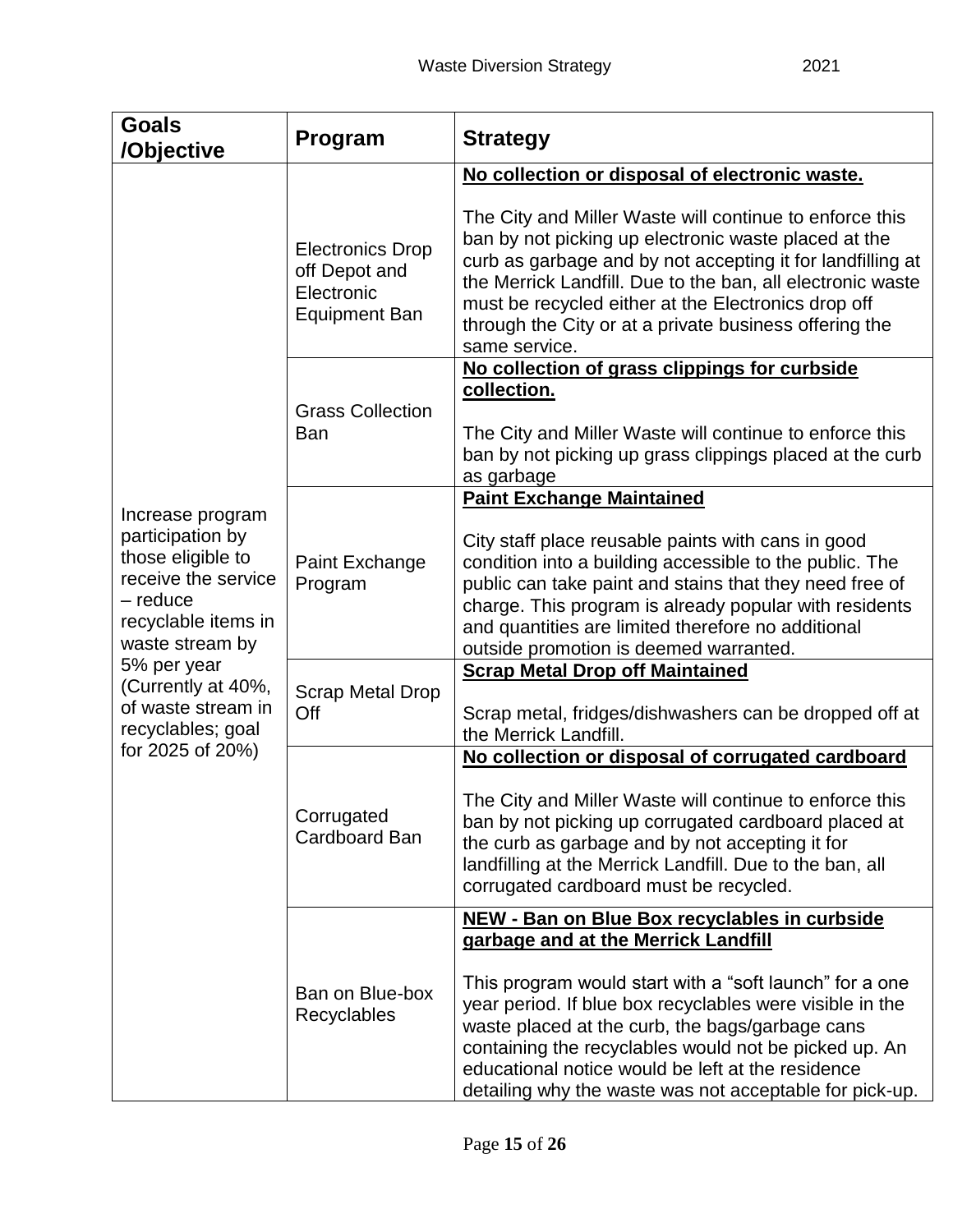| <b>Goals</b><br>/Objective | Program                                               | <b>Strategy</b>                                                                                                                                                                                                                                                                                                                                                                                                     |
|----------------------------|-------------------------------------------------------|---------------------------------------------------------------------------------------------------------------------------------------------------------------------------------------------------------------------------------------------------------------------------------------------------------------------------------------------------------------------------------------------------------------------|
|                            |                                                       | Bags will not be opened to verify that no recyclables<br>are present; however there will be zero tolerance if<br>recyclables are visible.                                                                                                                                                                                                                                                                           |
|                            |                                                       | After one year of banning recyclables the City would<br>implement the requirement of transparent bags. All<br>waste placed at the curb will need to be contained in<br>transparent garbage bags/receptacles. Each bag will be<br>allotted a grocery bag sized, opaque privacy bag for<br>items that residents wish to keep isolated. Any<br>recyclable material visible in the clear bags will not be<br>picked up. |
|                            |                                                       | NEW - Leaf and Yard Waste curbside collection                                                                                                                                                                                                                                                                                                                                                                       |
|                            | Leaf and Yard<br><b>Waste Depot</b>                   | Environmental services staff will investigation options<br>for Miller Waste to collect leaf and yard waste at the<br>curb for 3 weeks in the fall and 3 weeks in the spring as<br>part of the curbside waste collection program.                                                                                                                                                                                    |
|                            |                                                       | Curbside leaf and yard waste collection events align<br>with the Food and Organic Waste Framework which is<br>part of the Waste-Free Ontario Act.                                                                                                                                                                                                                                                                   |
|                            |                                                       | <b>Mixed load fee</b>                                                                                                                                                                                                                                                                                                                                                                                               |
|                            | Wood and<br><b>Concrete Waste</b><br><b>Diversion</b> | The City of North Bay has introduced a mixed load fee<br>to the waste bylaw (By-Law No. 2019-95 Being a By-<br>Law to Amend By-Law No. 2010-108) applicable to<br>loads which contain unsorted separable materials such<br>as wood.                                                                                                                                                                                 |
|                            |                                                       | NEW - Alternate uses for wood waste                                                                                                                                                                                                                                                                                                                                                                                 |
|                            |                                                       | Environmental Services staff will explore opportunities<br>for partnering with businesses in need of wood or other<br>alternate uses of wood waste.                                                                                                                                                                                                                                                                 |
|                            |                                                       | <b>NEW - Wood reuse area</b>                                                                                                                                                                                                                                                                                                                                                                                        |
|                            |                                                       | <b>Environmental Services and Landfill staff will</b><br>investigate the possibility of facilitating a reuse area at<br>the Merrick Landfill site. Any approved reusable<br>material could be made available to residents with a<br>focus on wood. Consideration will need to be given to                                                                                                                           |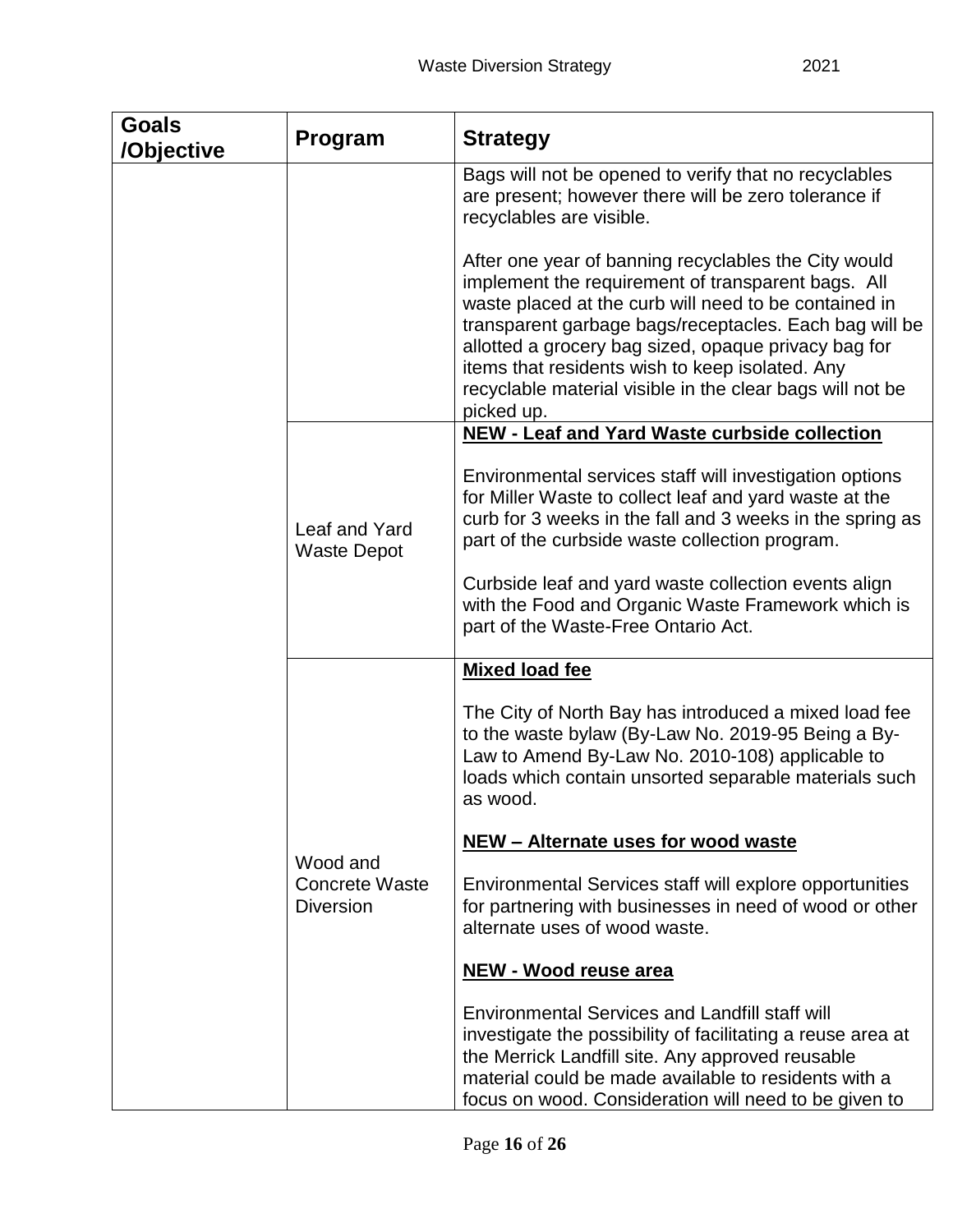| <b>Goals</b><br>/Objective                                     | Program                                                            | <b>Strategy</b>                                                                                                                                                                                                                                                                                                                                                                                                                                                                                                               |  |  |
|----------------------------------------------------------------|--------------------------------------------------------------------|-------------------------------------------------------------------------------------------------------------------------------------------------------------------------------------------------------------------------------------------------------------------------------------------------------------------------------------------------------------------------------------------------------------------------------------------------------------------------------------------------------------------------------|--|--|
|                                                                |                                                                    | staff availability, site security, hygiene, and traffic<br>management.                                                                                                                                                                                                                                                                                                                                                                                                                                                        |  |  |
|                                                                |                                                                    | <b>NEW - Local Mattress drop-off</b>                                                                                                                                                                                                                                                                                                                                                                                                                                                                                          |  |  |
|                                                                | <b>Mattress</b><br>Recycling<br>Program                            | In 2018 the City held a one day drop-off event at the<br>Public Works yard on Franklin St to allow residents to<br>drop off used mattresses and box springs rather than<br>transporting them to the Merrick Landfill for recycling.<br>There is a recycling fee applied for the mattress<br>recycling program at the landfill and the fee was applied<br>at the in-town drop off as well. City staff will review the<br>merits of this this service to determine if it is something<br>that should continue in to the future. |  |  |
|                                                                |                                                                    | NEW - Offer online purchase for bag tags and<br>additional City facilities selling them.                                                                                                                                                                                                                                                                                                                                                                                                                                      |  |  |
|                                                                |                                                                    | Environmental services staff will explore the possibility<br>of having additional City facilities offer the purchase of<br>bag tags including public works, recycling center,<br>marina. Review options for on-line sale of bag tags with<br>finance and IS department.                                                                                                                                                                                                                                                       |  |  |
|                                                                |                                                                    | <b>NEW - Curbside bag limit reductions</b>                                                                                                                                                                                                                                                                                                                                                                                                                                                                                    |  |  |
|                                                                | User-Pay Bag<br>Tag Program                                        | Beginning in January of 2022 the City is proposing to<br>reduce the number of bags collected through curbside<br>collection from three bags to two bags for residential<br>users and from 12 bags to 10 bags for ICI users. One<br>allowable bag is 35 lbs. and 33 gallons.                                                                                                                                                                                                                                                   |  |  |
|                                                                |                                                                    | This service level change would follow the same<br>financial model as presented to Council as a service<br>level change during 2021 budget deliberations and as<br>noted in RTC IO 2021-09.                                                                                                                                                                                                                                                                                                                                   |  |  |
|                                                                |                                                                    | NEW - Local business partnership, pilot project                                                                                                                                                                                                                                                                                                                                                                                                                                                                               |  |  |
| Expand the scope<br>of program<br>eligibility to more<br>users | <b>Blue Box</b><br>$Program -$<br>expansion to local<br>businesses | City staff will investigate the possibility of providing<br>partnership opportunities with private businesses for<br>Curbside Blue Box collection, beginning with a pilot<br>program in the Downtown Improvement Area.                                                                                                                                                                                                                                                                                                        |  |  |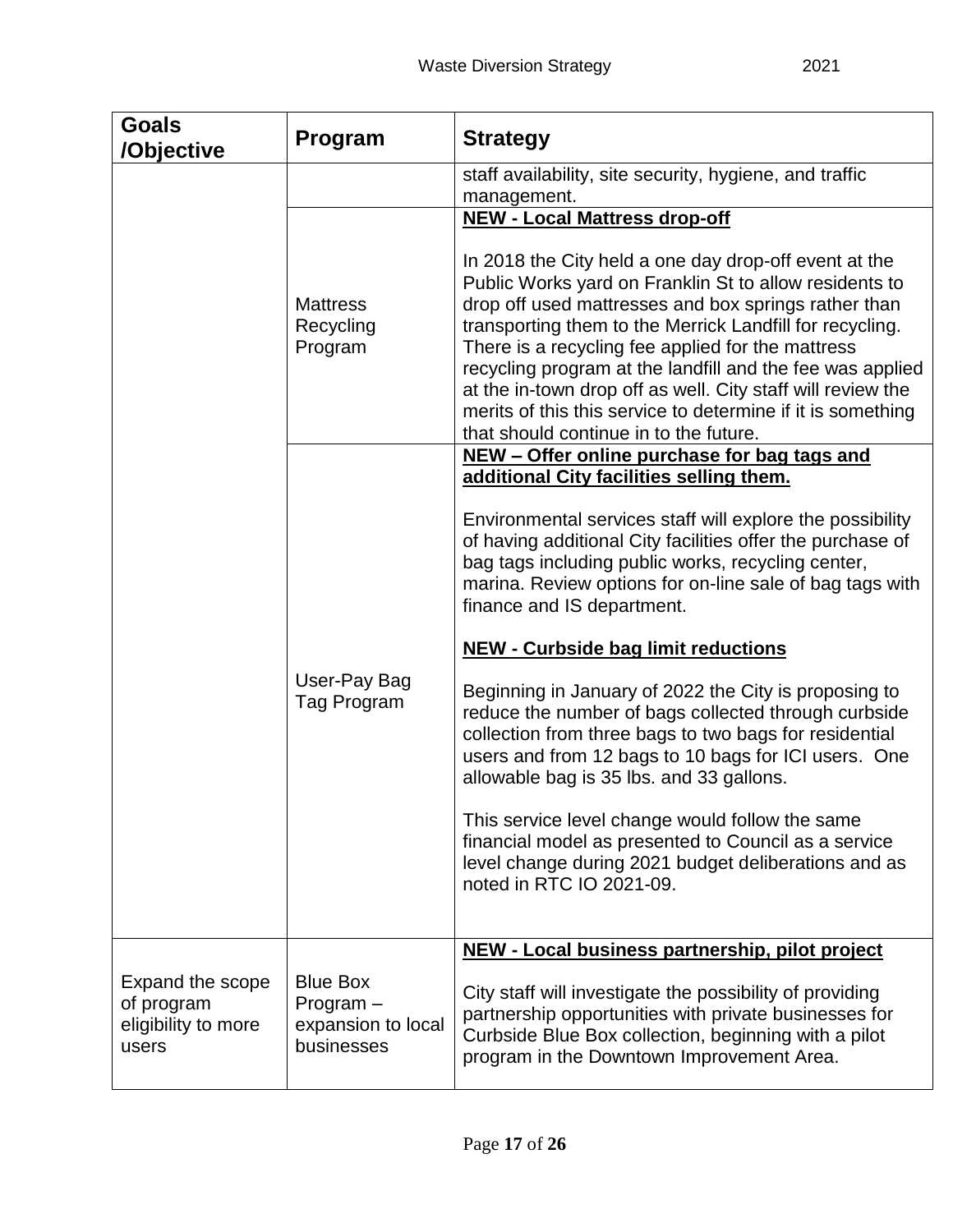| <b>Goals</b><br>/Objective                                                                         | Program                                                                                                                                        | <b>Strategy</b>                                                                                                                                                                                                                                                                                                                                                                                                                                                                                                                                                                                                                                                                                                                                                                                                                                                                                                                                                                                                                                                                                                                                                                                                 |  |  |
|----------------------------------------------------------------------------------------------------|------------------------------------------------------------------------------------------------------------------------------------------------|-----------------------------------------------------------------------------------------------------------------------------------------------------------------------------------------------------------------------------------------------------------------------------------------------------------------------------------------------------------------------------------------------------------------------------------------------------------------------------------------------------------------------------------------------------------------------------------------------------------------------------------------------------------------------------------------------------------------------------------------------------------------------------------------------------------------------------------------------------------------------------------------------------------------------------------------------------------------------------------------------------------------------------------------------------------------------------------------------------------------------------------------------------------------------------------------------------------------|--|--|
| Decrease<br>Contaminants at<br>the recycling<br>facility - Reduce<br>residue rate from<br>6% to 5% |                                                                                                                                                | Recycling contractor focusing on educating drivers<br>and leaving behind contaminants with information<br>for residents.<br>The North Bay recycling program currently operates at<br>approximately 6% contamination rate.<br>Work with recycling contractor to implement additional<br>driver recyclables screening training. Ensure drivers<br>leave behind any items that are not recyclable and<br>provide information pamphlets to users when<br>contaminants are found. Miller Waste is currently<br>implementing this summer 2021.                                                                                                                                                                                                                                                                                                                                                                                                                                                                                                                                                                                                                                                                        |  |  |
| Provide diversion<br>solutions for more<br>types of waste<br>products                              | Provide diversion<br>options for all<br>waste types<br>where there is an<br>environmentally<br>and fiscally<br>responsible<br>option available | <b>Goods Exchange Day:</b><br>This is a date that is advertised to the public and<br>encourages residents to place any unwanted but still<br>usable goods curbside. Re-usable items include<br>furniture, clothing, tools, sporting goods, toys, doors,<br>windows, sinks, etc. This is basically a city-wide free<br>yard sale. The City will continue to promote this<br>annual, well-advertised (most shared City Facebook<br>post of 2019) and well used event.<br>The 2021 goods exchange day was scheduled for April<br>2021 however was cancelled due to the stay at home<br>order. The event is currently re-scheduled to early<br>September 2021.<br><b>Textile Ban</b><br>In March 2020 City council approved the ban of<br>collection and disposal of textiles at the Merrick Landfill<br>Site. This ban encourages the public to donate textiles,<br>such as clothing and blankets, which still have market<br>value rather than throwing them away. The ban was<br>temporarily put on hold due to the pandemic and the<br>shutdown of local re-use stores. The City is hoping to<br>implement the ban this fall (September 1 2021) once<br>the re-use stores are able to resume normal operations. |  |  |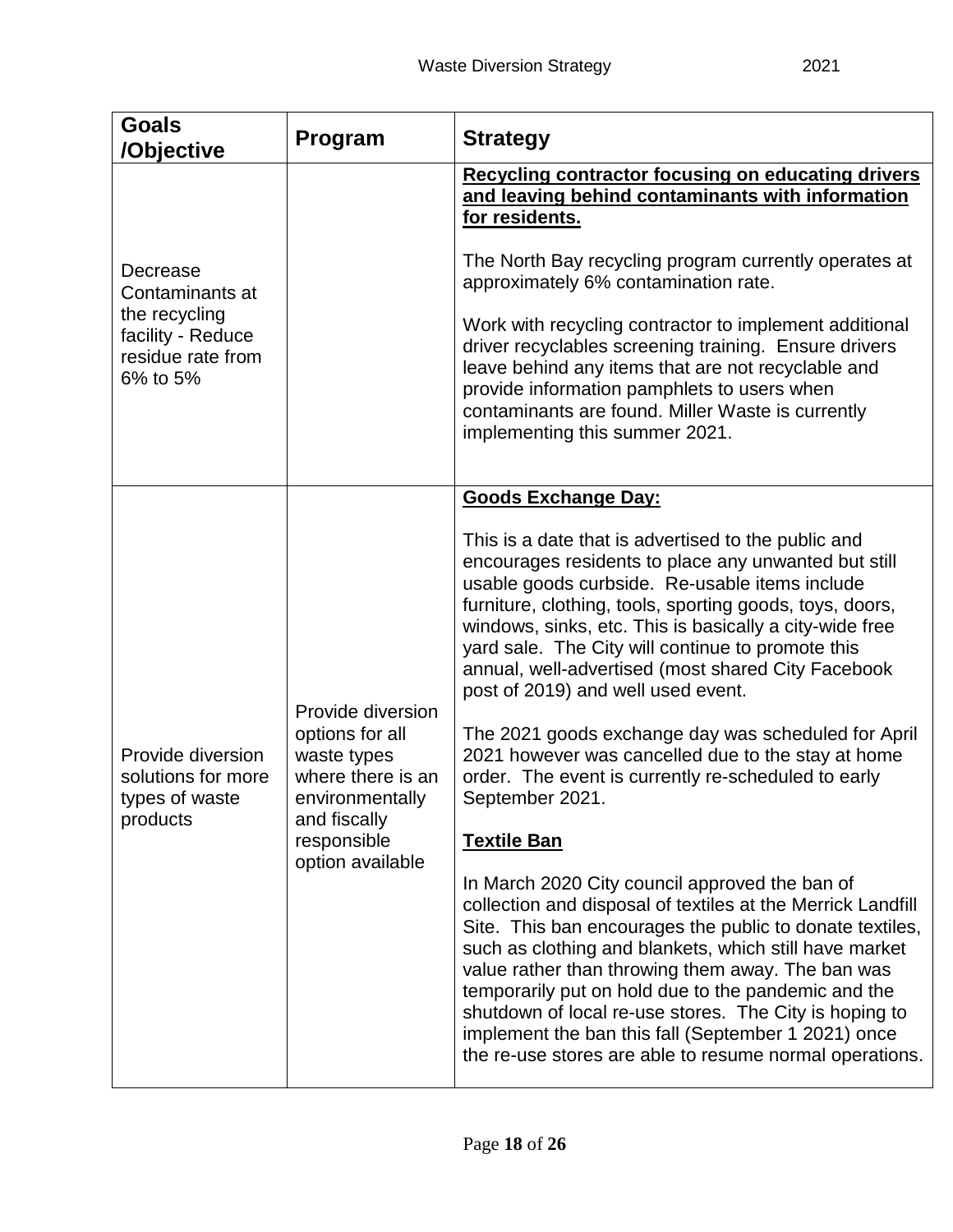| <b>Goals</b><br>/Objective | Program | <b>Strategy</b>                                                                                                                                                                                                                                                                                                                                                                                                                                                                                                                                                                                                                                                                                                                                                                                                                                                                                                                                                                                                                                                                                                                                                                                    |  |
|----------------------------|---------|----------------------------------------------------------------------------------------------------------------------------------------------------------------------------------------------------------------------------------------------------------------------------------------------------------------------------------------------------------------------------------------------------------------------------------------------------------------------------------------------------------------------------------------------------------------------------------------------------------------------------------------------------------------------------------------------------------------------------------------------------------------------------------------------------------------------------------------------------------------------------------------------------------------------------------------------------------------------------------------------------------------------------------------------------------------------------------------------------------------------------------------------------------------------------------------------------|--|
|                            |         | The City currently provides information in regards to<br>composting best practices in the annual blue box<br>calendar and on City website.                                                                                                                                                                                                                                                                                                                                                                                                                                                                                                                                                                                                                                                                                                                                                                                                                                                                                                                                                                                                                                                         |  |
|                            |         | <u>NEW – rebate and education program for purchase</u><br>of backyard composter units.                                                                                                                                                                                                                                                                                                                                                                                                                                                                                                                                                                                                                                                                                                                                                                                                                                                                                                                                                                                                                                                                                                             |  |
|                            |         | The Strategy for a Waste-Free Ontario: Building the<br>Circular Economy was released in 2017 and committed<br>the Ministry of the Environment, Conservation and Parks<br>to develop a Food and Organic Waste Framework to<br>reduce the volume of food and organic waste sent to<br>disposal. The framework has been developed and bans<br>the disposal of food and organic waste with set timelines.<br>The framework, however, does allow for an exemption<br>for Northern communities based on population density,<br>which applies to North Bay. Where the exemption does<br>apply the policy states that Municipalities shall provide<br>for the resource recovery of food and organic waste<br>through means such as home composting, community<br>composting and local event days. Municipalities shall<br>also provide promotion and education materials to<br>residents that support and increase participation efforts<br>to residents of their community.<br>A backyard composting rebate and education program<br>would provide for the resource recovery of food and<br>organic waste and would provide promotion and<br>education materials to increase their participation efforts. |  |
|                            |         | Environmental Services staff will investigate<br>the<br>possibility of providing rebates for residents who<br>purchase a backyard composting units.                                                                                                                                                                                                                                                                                                                                                                                                                                                                                                                                                                                                                                                                                                                                                                                                                                                                                                                                                                                                                                                |  |
|                            |         | NEW - Inclusion of additional plastic types to be<br>accepted into the current blue box program                                                                                                                                                                                                                                                                                                                                                                                                                                                                                                                                                                                                                                                                                                                                                                                                                                                                                                                                                                                                                                                                                                    |  |
|                            |         | The Collection, Processing and Marketing of<br>Recyclables contract with Miller Waste was renewed in<br>2020 and contains a clause whereby the City may add<br>any of the following three plastics to the recycling<br>program at no additional cost:<br>High Density Polyethylene $# 2$ – tubs and lids<br>1.<br>Low Density Polyethylene #4<br>2.                                                                                                                                                                                                                                                                                                                                                                                                                                                                                                                                                                                                                                                                                                                                                                                                                                                |  |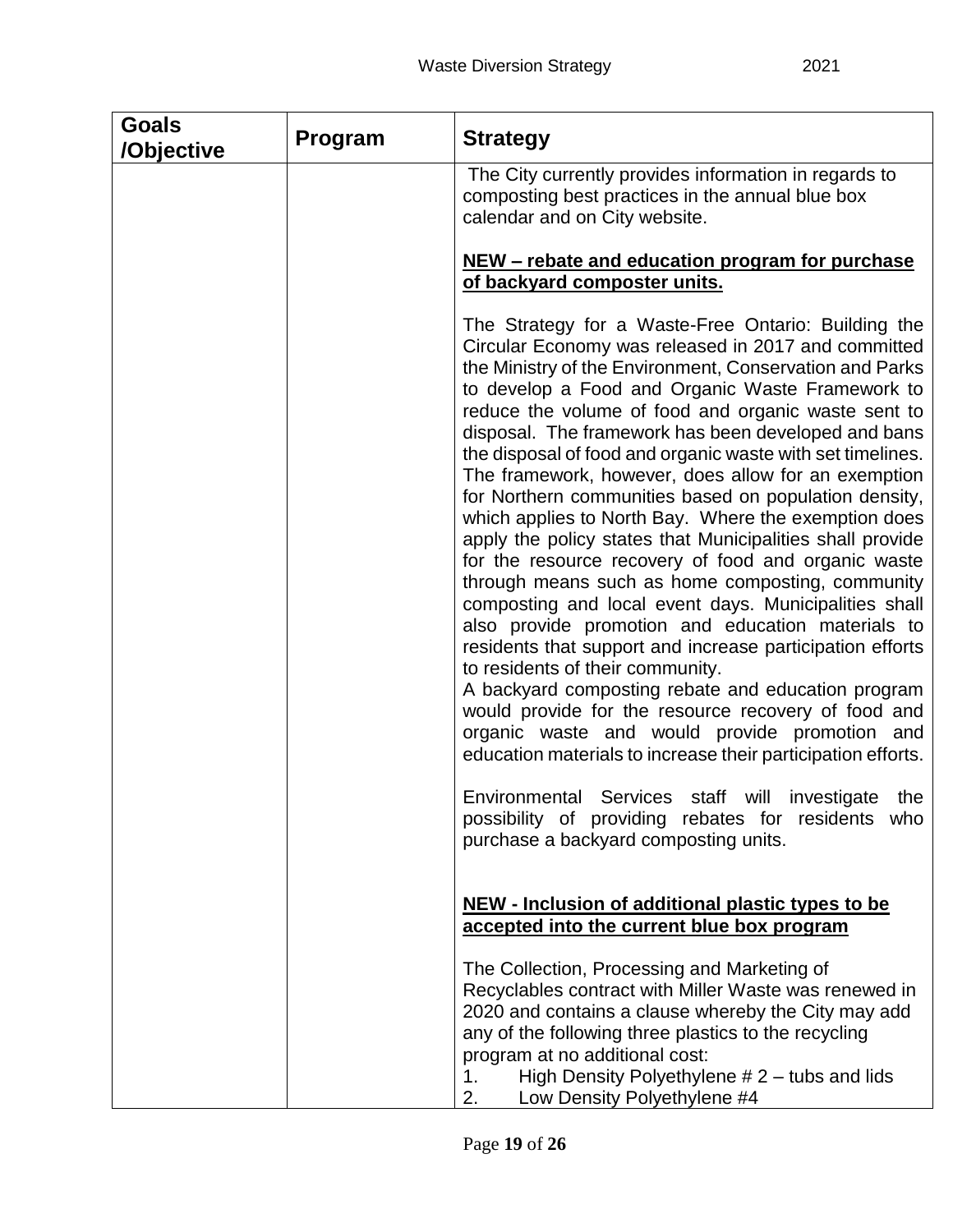| <b>Goals</b><br>/Objective | Program | <b>Strategy</b>                                                                                                                                                                                                                                                                                                                                                                                                                                                                    |
|----------------------------|---------|------------------------------------------------------------------------------------------------------------------------------------------------------------------------------------------------------------------------------------------------------------------------------------------------------------------------------------------------------------------------------------------------------------------------------------------------------------------------------------|
|                            |         | 3.<br>Polypropylene #5<br>High Density Polyethylene $# 2$ – tubs and lids were<br>added to the system; however, number 4 and number 5<br>plastics have not been added due to challenges with<br>the current recycling plant set-up and storage<br>capabilities for the materials.<br>Environmental services staff will review these issues<br>with Miller Waste in order to determine if additional<br>plastics can realistically be added to the program.                         |
|                            |         | <b>NEW - Development of partnerships with private</b><br>recycling companies for residential waste                                                                                                                                                                                                                                                                                                                                                                                 |
|                            |         | Environmental Services staff will seek out partnership<br>opportunities with private recycling companies who<br>collect and/or market products that cannot be collected<br>as part of the blue box program.                                                                                                                                                                                                                                                                        |
|                            |         | NEW - Working with local environmental public<br>interest group / creation of new waste diversion<br>public interest group                                                                                                                                                                                                                                                                                                                                                         |
|                            |         | The City has supported local environmental interest<br>groups such as "clean, green, and beautiful", and will<br>continue to investigate collaborations with such groups<br>to support environmental responsibility in North Bay.                                                                                                                                                                                                                                                  |
|                            |         | Staff will also review the development of a new waste<br>diversion public interest volunteer group or the<br>expansion of an existing environmental group willing to<br>take on new projects.                                                                                                                                                                                                                                                                                      |
|                            |         | <b>NEW - Drywall Diversion Program</b>                                                                                                                                                                                                                                                                                                                                                                                                                                             |
|                            |         | Environmental services will examine the feasibility of<br>segregating drywall waste to be recycled. Successful<br>implementation of this program may result in a lower<br>tipping fee for this material which would benefit local<br>contractors and homeowners completing renovations.<br>This program was in place at the Sudbury Landfill as a<br>pilot project and that project would be used to assist in<br>determining if such a program might be workable in<br>North Bay. |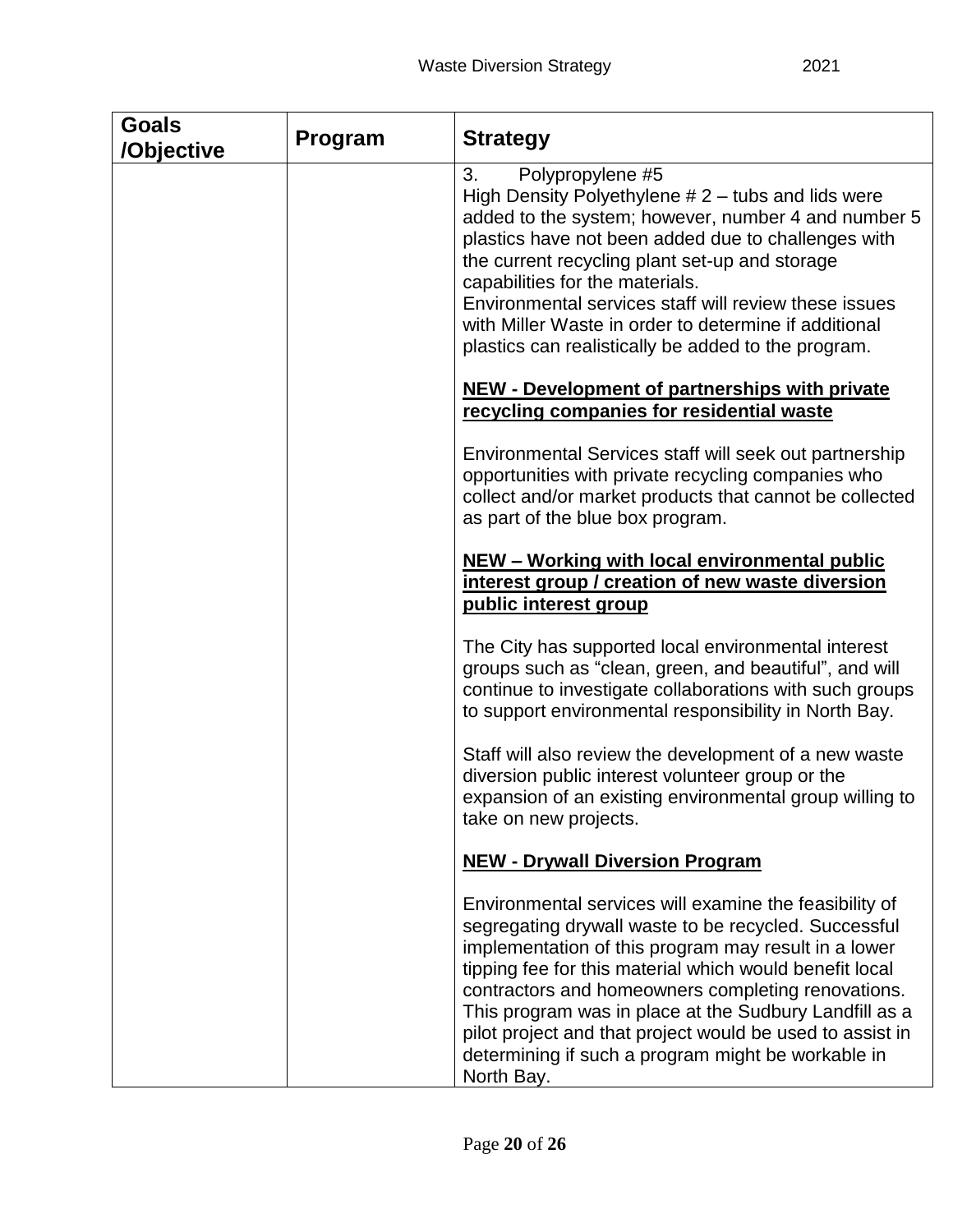| <b>Goals</b><br>/Objective                                             | <b>Program</b> | <b>Strategy</b>                                                                                                                                                                                                                                                                                                                                                                                                  |
|------------------------------------------------------------------------|----------------|------------------------------------------------------------------------------------------------------------------------------------------------------------------------------------------------------------------------------------------------------------------------------------------------------------------------------------------------------------------------------------------------------------------|
| Reduce the<br>amount of material<br>entering the local<br>waste stream |                | <b>NEW - Development of subsidy programs</b><br>Environmental Services staff will develop subsidy<br>programs (for which there may be outside funding<br>available) in order to encourage the use of sustainable,<br>reusable and zero waste products. Programs to<br>consider will include subsidies for:<br><b>Cloth Diapers</b><br><b>Cloth Wipes</b><br>no waste hygiene products<br>Reusable 'paper towels" |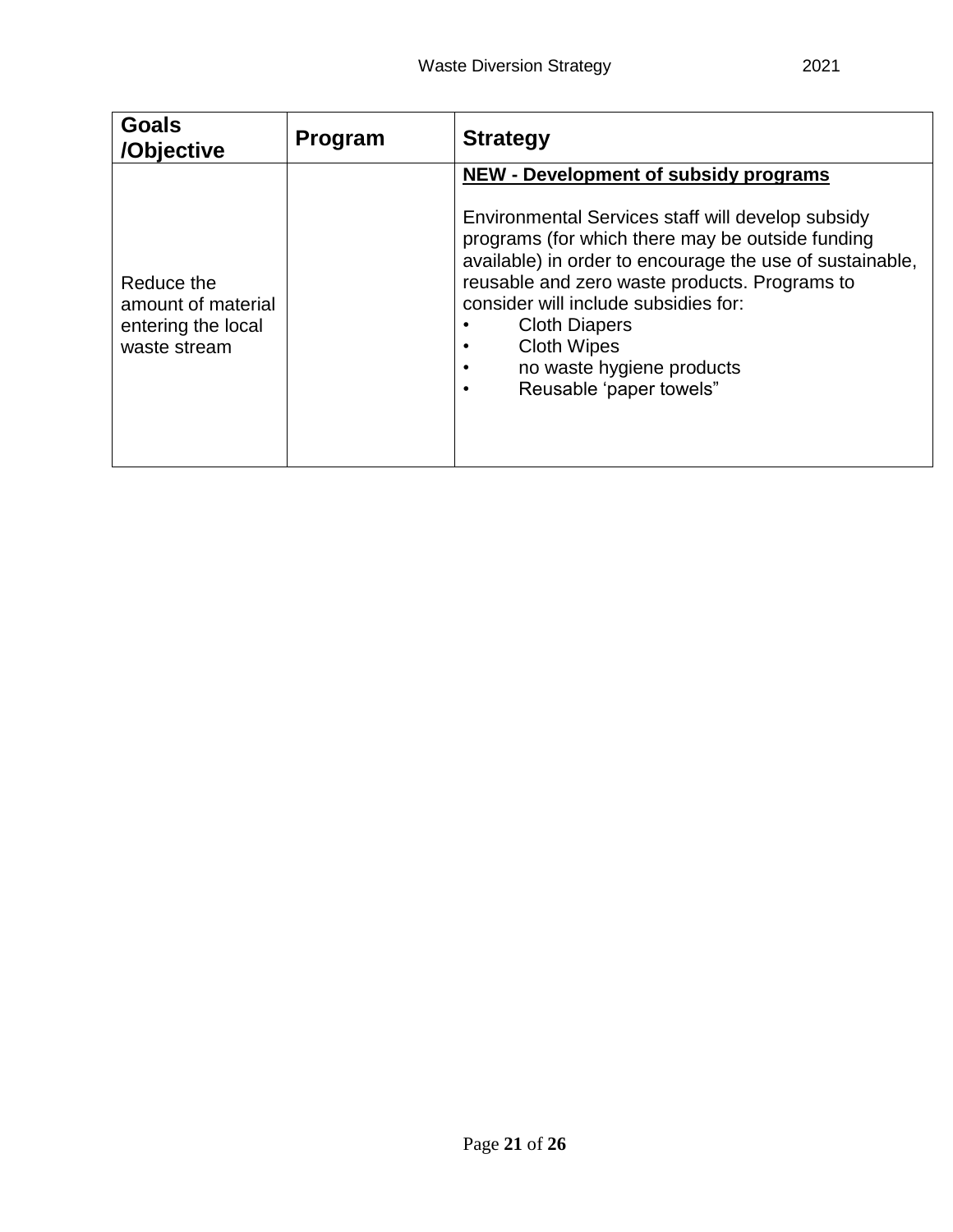<span id="page-22-0"></span>**APPENDIX B – Implementation Timeline for "NEW" Items Identified in Appendix A**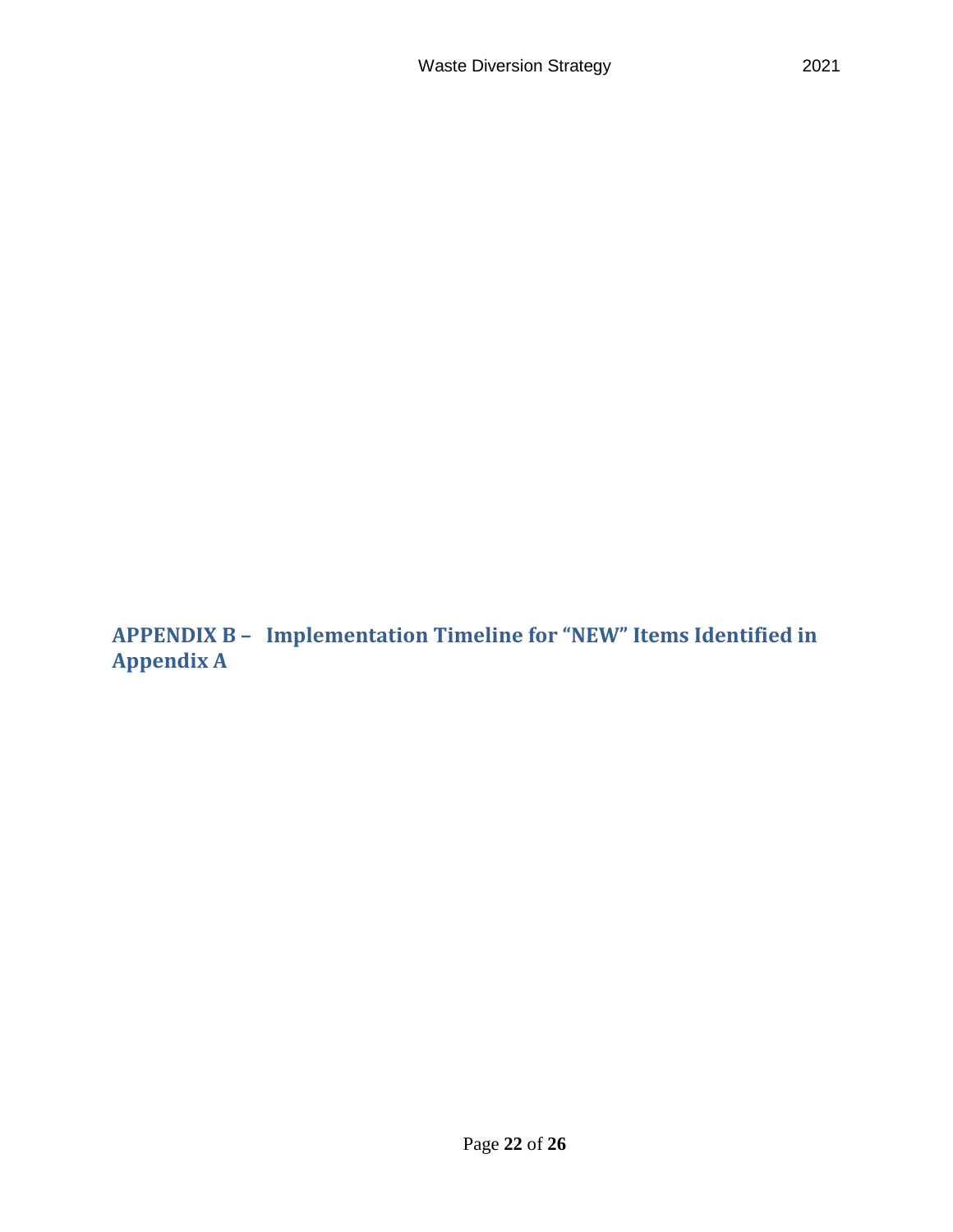| Goal                                                                                             | Year | <b>Strategy</b>                                                                                                                                |  |  |
|--------------------------------------------------------------------------------------------------|------|------------------------------------------------------------------------------------------------------------------------------------------------|--|--|
|                                                                                                  | 2022 | Curbside bag limit reductions                                                                                                                  |  |  |
|                                                                                                  | 2023 | Local Mattress drop-off                                                                                                                        |  |  |
| (1) Increase program<br>participation by those<br>eligible to receive the<br>service             | 2024 | Ban on Blue Box recyclables in curbside<br>$\bullet$<br>garbage and at the Merrick Landfill                                                    |  |  |
|                                                                                                  | 2025 | <b>Clear Bags</b><br>Wood reuse area<br>Leaf and Yard Waste curbside collection<br>Partnerships with local businesses in need of<br>clean wood |  |  |
| (2) Expand the scope of<br>program eligibility to more<br>users                                  | 2023 | Local business partnership, pilot project in DIA<br>$\bullet$                                                                                  |  |  |
| (3) Decrease Contaminants at<br>the recycling facility -<br>Reduce residue rate from<br>6% to 5% | 2021 | Waste management contractor focused on<br>$\bullet$<br>contaminants in recycling.                                                              |  |  |
|                                                                                                  | 2021 | Inclusion of additional plastic types to be<br>$\bullet$<br>accepted into the current blue box program<br><b>Textile Ban implementation</b>    |  |  |
| (4) Provide diversion solutions<br>for more types of waste                                       | 2022 | Development of partnerships with private<br>$\bullet$<br>recycling companies for residential waste<br>Backyard composting rebate               |  |  |
| products                                                                                         | 2023 | Development and/or enhancement of a local<br>٠<br>residential Waste Diversion public interest<br>group                                         |  |  |
|                                                                                                  | 2024 | <b>Drywall Diversion Program</b><br>$\bullet$                                                                                                  |  |  |
| (5) Reduce the amount of<br>materials entering the local<br>waste stream                         | 2023 | Development of additional rebate programs                                                                                                      |  |  |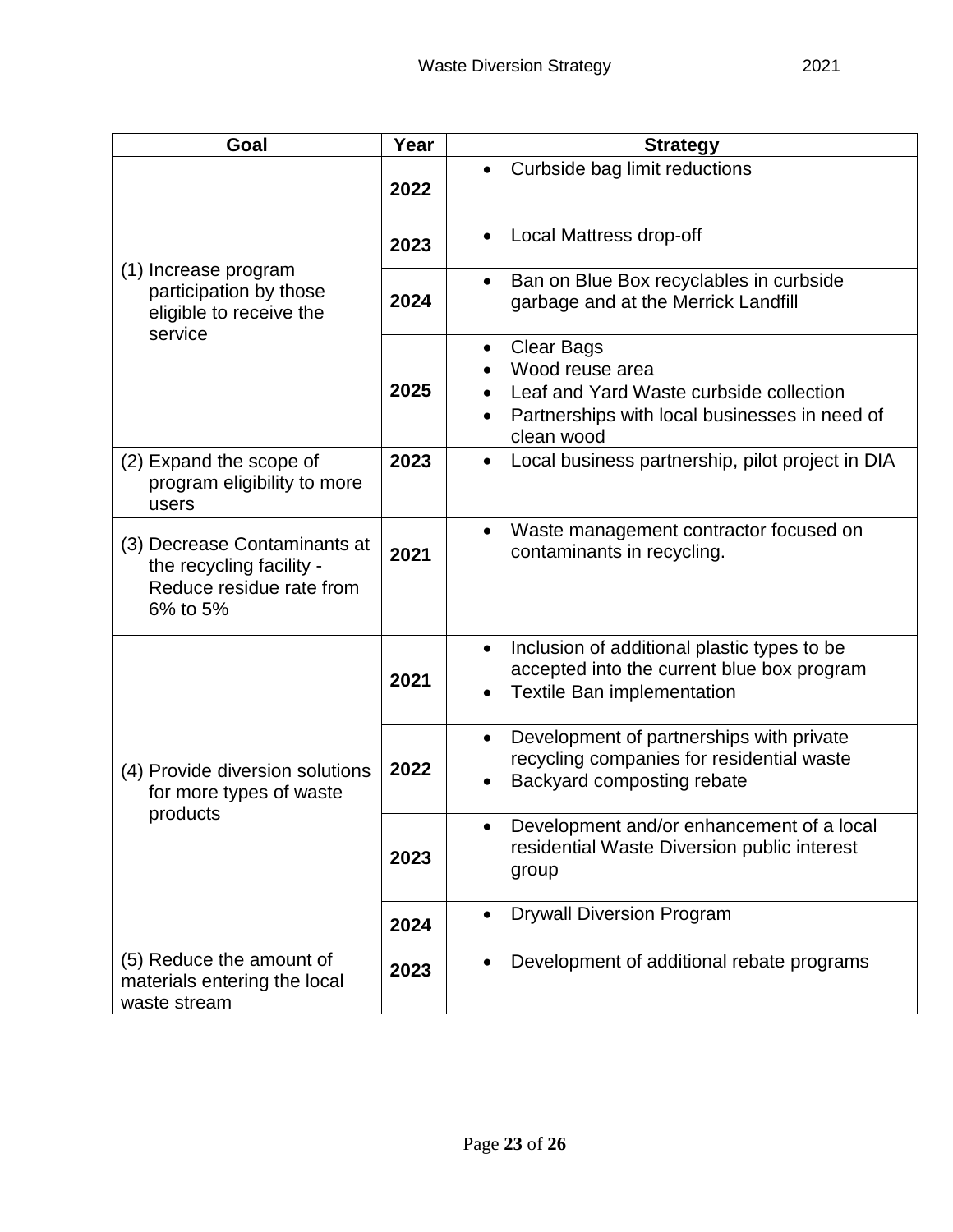<span id="page-24-0"></span>**APPENDIX C – Diversion Best Practices – Monitoring and Reporting Program**